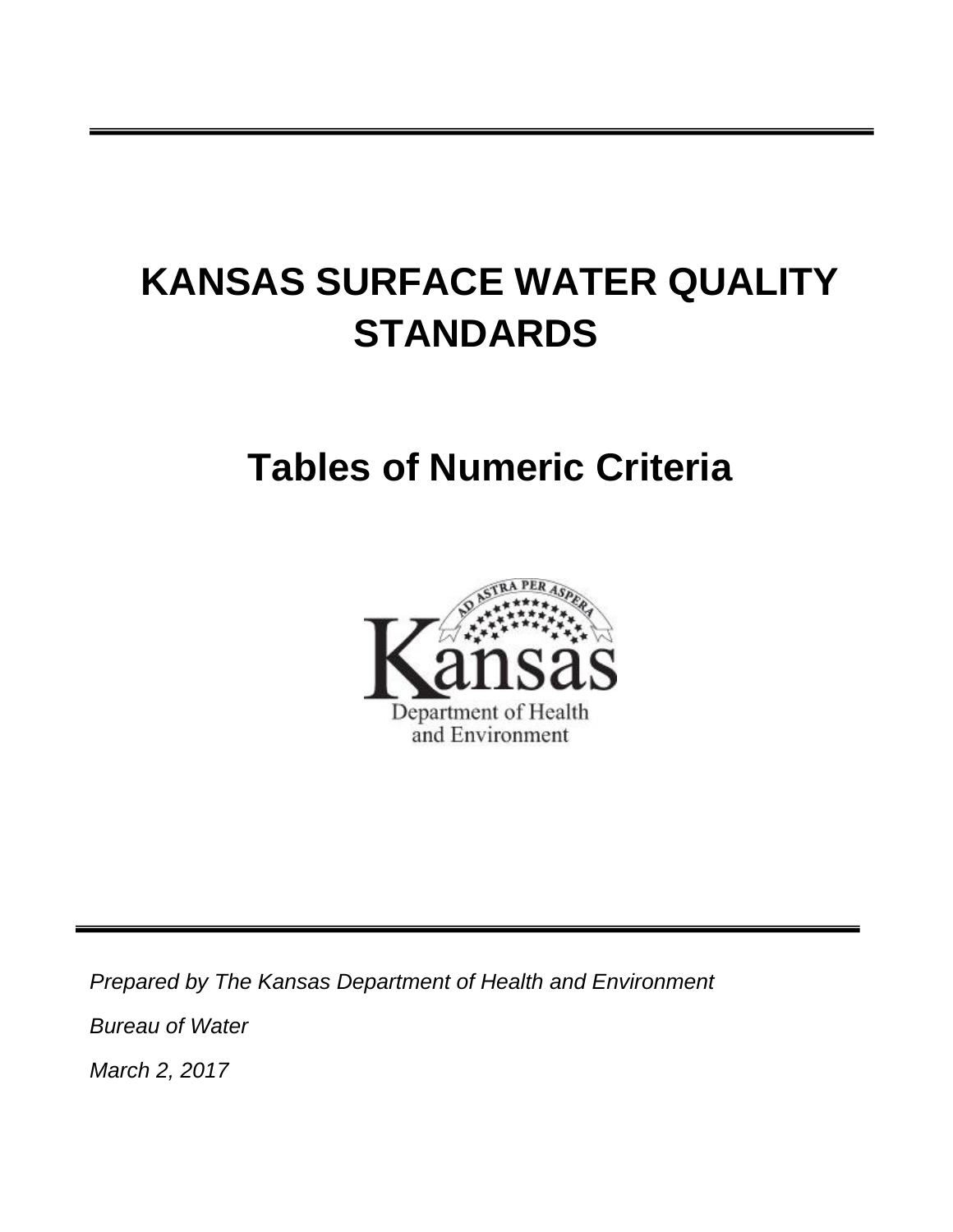# Kansas Surface Water Quality Standards Tables of Numeric Criteria

|           | Table 1a. Aquatic Life, Agriculture, And Public Health Designated Uses Numeric Criteria 3                                |
|-----------|--------------------------------------------------------------------------------------------------------------------------|
|           |                                                                                                                          |
|           | Table 1c. Table 1c. pH- and Temperature-Dependent Values Aquatic Life Criteria For Total Ammonia                         |
|           | Table 1d. pH- and Temperature-Dependent Values Aquatic Life Criteria for Total Ammonia Chronic                           |
| Table 1f. | Surface Water Segments Where Early Life Stages of Fish Present Chronic Aquatic Life                                      |
|           | Table 1g. Temperature, Dissolved Oxygen, And pH Numeric Aquatic Life Criteria 13                                         |
|           |                                                                                                                          |
|           |                                                                                                                          |
|           | Table 1j. Escherichia coli Criteria For Classified Surface Waters Other Than Classified Stream                           |
|           | Table 1k. Chlorophyll-a Criteria For Lakes Or Reservoirs With Active <sup>a</sup> Or Reserve <sup>b</sup> Domestic Water |
|           | Table 1I. Current Lakes Or Reservoirs Serving As Active Or Reserve Domestic Water Supply21                               |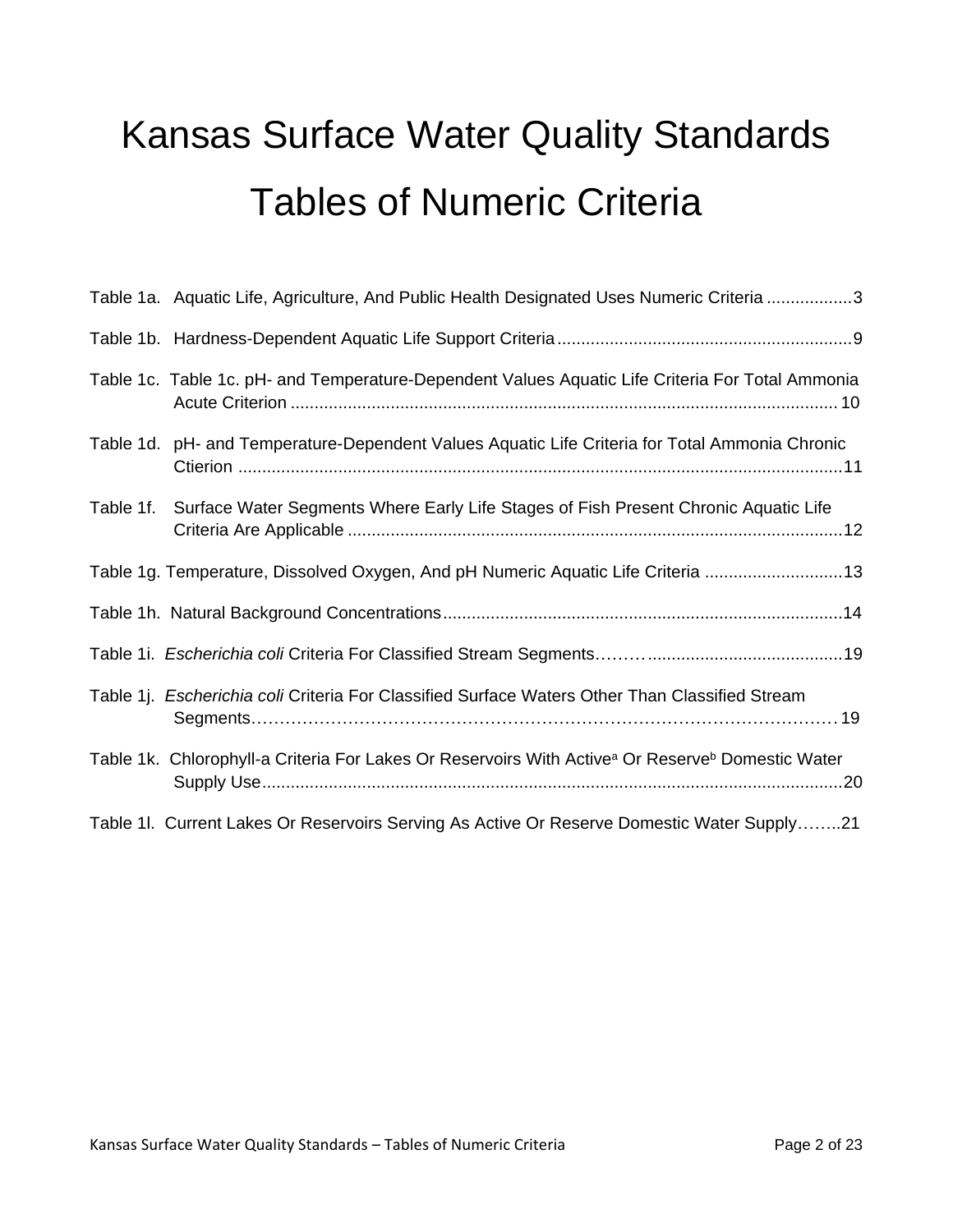|                                           |                      | Use Category           |                       |                    |                   |                            |                               |  |  |  |
|-------------------------------------------|----------------------|------------------------|-----------------------|--------------------|-------------------|----------------------------|-------------------------------|--|--|--|
|                                           |                      |                        | <b>AQUATIC LIFE</b>   | <b>AGRICULTURE</b> |                   | PUBLIC HEALTH              |                               |  |  |  |
|                                           |                      |                        |                       |                    |                   |                            | <b>DOMESTIC</b>               |  |  |  |
| <b>PARAMETER</b>                          | CAS<br><b>NUMBER</b> | <b>ACUTE</b>           | <b>CHRONIC</b>        | <b>LIVESTOCK</b>   | <b>IRRIGATION</b> | <b>FOOD</b><br>PROCUREMENT | <b>WATER</b><br><b>SUPPLY</b> |  |  |  |
| <b>RADIONUCLIDES (pCi/L)</b>              |                      |                        |                       |                    |                   |                            |                               |  |  |  |
| beta / photon emitters                    | a                    | a                      | a                     | a                  | a                 | a                          | 50                            |  |  |  |
| gross alpha particles including radium-   |                      |                        |                       |                    |                   |                            |                               |  |  |  |
| 226.but not radon or uranium              | a                    | a                      | a                     | a                  | a                 | a                          | 15                            |  |  |  |
| radium 226 and 228 combined               | a                    | a                      | a                     | a                  | a                 | a                          | 5                             |  |  |  |
| strontium 90                              | a                    | a                      | a                     | a                  | a                 | a                          | 8                             |  |  |  |
| tritium                                   | a                    | a                      | a                     | a                  | a                 | a                          | 20,000                        |  |  |  |
| <b>METALS (µg/L)</b>                      |                      |                        |                       |                    |                   |                            |                               |  |  |  |
| antimony, total                           | 7440360              | 88                     | 30                    | $\mathsf{a}$       | a                 | 640                        | 6                             |  |  |  |
| arsenic, total                            | 7440382              | 340                    | 150                   | 200                | 100               | 20.5                       | 10                            |  |  |  |
| arsenic (III)                             | a                    | 360                    | 50                    | a                  | a                 | 0.14                       | 0.018                         |  |  |  |
| arsenic (V)                               | a                    | 850                    | 48                    | a                  | a                 | a                          | a                             |  |  |  |
| barium, total                             | 7440393              | a                      | a                     | a                  | a                 | a                          | 2,000                         |  |  |  |
| beryllium, total                          | 7440417              | a                      | a                     | a                  | a                 | a                          | $\overline{4}$                |  |  |  |
| boron, total                              | 7440428              | a                      | a                     | 5,000              | 750               | a                          | a                             |  |  |  |
| cadmium, total                            | 7440439              | table 1b               | table 1b              | 20                 | 10                | 170                        | 5                             |  |  |  |
| chromium, total                           | 7440473              | a                      | 40                    | 1,000              | 100               | a                          | 100                           |  |  |  |
| chromium (III)                            | 16065831             | table 1b               | table 1b              | a                  | a                 | 3,433,000                  | 50                            |  |  |  |
| chromium (VI)                             | 18540299             | 16                     | 11                    | a                  | a                 | 3,400                      | 50                            |  |  |  |
| copper, total                             | 7440508              | <b>BLM<sup>d</sup></b> | <b>BLMd</b>           | 500                | 200               | a                          | 1,000                         |  |  |  |
| lead, total                               | 7439921              | table 1b               | table 1b              | 100                | 5,000             | a                          | 15                            |  |  |  |
| mercury, total                            | 7439976              | 1.4                    | 0.77                  | 10                 | a                 | 0.146                      | $\mathbf{2}$                  |  |  |  |
| nickel, total                             | 7440020              | table 1b               | table 1b              | 500                | 200               | 4,600                      | 610                           |  |  |  |
| silver, total                             | 7440224              | table 1b               | a                     | a                  | a                 | a                          | 100                           |  |  |  |
| thallium, total                           | 7440280              | 1,400                  | 40                    | a                  | a                 | 6.3 <sup>b</sup>           | $\overline{2}$                |  |  |  |
| zinc, total                               | 7440666              | table 1b               | table 1b              | 25.000             | 2,000             | 26,000                     | 5,000                         |  |  |  |
| <b>OTHER INORGANIC SUBSTANCES</b>         |                      | ug/L)                  |                       |                    |                   |                            |                               |  |  |  |
| ammonia                                   | 7664417              | table 1c               | table 1 <sub>ed</sub> | a                  | а                 | a                          | a                             |  |  |  |
| asbestos (fibers>10µm) (million-fibers/L) | 12001295             | a                      | a                     | a                  | a                 | a                          | $\overline{7}$                |  |  |  |
| chloride                                  | 16887006             | 860,000                | c                     | a                  | a                 | a                          | 250,000                       |  |  |  |
| chlorine, total residual                  | 7782505              | 19                     | 11                    | a                  | a                 | $\mathsf{a}$               | $\mathsf{a}$                  |  |  |  |
| cyanide (free)                            | 57125                | 22                     | $5.2\,$               | a                  | a                 | 220,000                    | 200                           |  |  |  |
| fluoride                                  | 16984488             | a                      | a                     | 2,000              | 1,000             | a                          | 2,000                         |  |  |  |
| nitrate (as N)                            | 14797558             | a                      | a                     | a                  | a                 | a                          | 10,000                        |  |  |  |
| nitrite + nitrate (as $N$ )               | a                    | $\mathsf{a}$           | a                     | 100,000            | a                 | $\mathsf{a}$               | 10,000                        |  |  |  |
| selenium, total                           | 7782492              | 20                     | 5                     | 50                 | 20                | 4,200                      | 50                            |  |  |  |
| selenium, (V)                             | a                    | 11.2                   | a                     | a                  | a                 | a                          | a                             |  |  |  |
| sulfate                                   | 14808798             | $\mathsf{a}$           | a                     | 1,000,000          | a                 | $\mathsf{a}$               | 250,000                       |  |  |  |
|                                           |                      |                        |                       |                    |                   |                            |                               |  |  |  |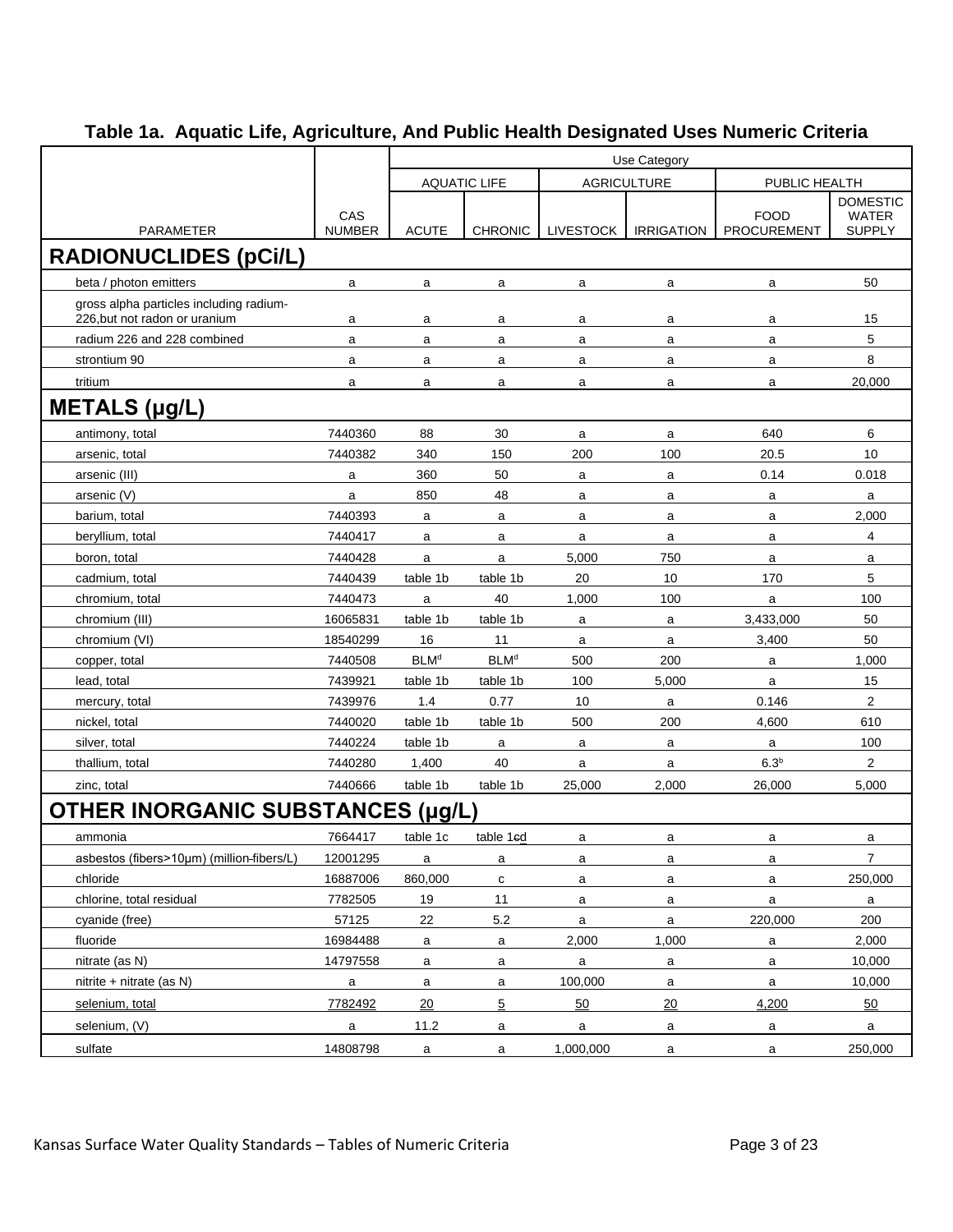|                                                      |                      | Use Category |                     |                  |                    |                                   |                               |  |  |  |  |
|------------------------------------------------------|----------------------|--------------|---------------------|------------------|--------------------|-----------------------------------|-------------------------------|--|--|--|--|
|                                                      |                      |              | <b>AQUATIC LIFE</b> |                  | <b>AGRICULTURE</b> | PUBLIC HEALTH                     |                               |  |  |  |  |
|                                                      |                      |              |                     |                  |                    |                                   | <b>DOMESTIC</b>               |  |  |  |  |
| <b>PARAMETER</b>                                     | CAS<br><b>NUMBER</b> | <b>ACUTE</b> | <b>CHRONIC</b>      | <b>LIVESTOCK</b> | <b>IRRIGATION</b>  | <b>FOOD</b><br><b>PROCUREMENT</b> | <b>WATER</b><br><b>SUPPLY</b> |  |  |  |  |
|                                                      |                      |              |                     |                  |                    |                                   |                               |  |  |  |  |
| <b>ORGANIC SUBSTANCES (µg/L) (EXCEPT PESTICIDES)</b> |                      |              |                     |                  |                    |                                   |                               |  |  |  |  |
| A. Halogenated Ethers                                |                      |              |                     |                  |                    |                                   |                               |  |  |  |  |
| chloroalkyl ethers, total                            | a                    | 238,000      | a                   | a                | a                  | a                                 | a                             |  |  |  |  |
| bis(2-chloroethyl) ether                             | 111444               | 238,000      | a                   | a                | a                  | 0.53                              | 0.03                          |  |  |  |  |
| 2-chloroethyl vinyl ether                            | 110758               | 360          | 120                 | a                | a                  | a                                 | a                             |  |  |  |  |
| bis(2-chloroisopropyl) ether                         | 108601               | 238,000      | a                   | a                | a                  | 65,000                            | 1400                          |  |  |  |  |
| bis(chloromethyl) ether                              | 542881               | 238,000      | a                   | a                | a                  | 0.00029                           | 0.0001                        |  |  |  |  |
| chloromethyl methyl ether                            | 107302               | 238,000      | a                   | a                | a                  | 0.00184                           | a                             |  |  |  |  |
| 4,4-dibromodiphenyl ether                            | 2050477              | 360          | 120                 | a                | a                  | a                                 | a                             |  |  |  |  |
| halogenated ethers, total                            | a                    | 360          | 122                 | a                | a                  | a                                 | a                             |  |  |  |  |
| hexabromodiphenyl ether                              | 36483600             | 360          | 120                 | a                | a                  | a                                 | a                             |  |  |  |  |
| nonabromodiphenyl ether                              | 63936561             | 360          | 120                 | a                | a                  | a                                 | a                             |  |  |  |  |
| pentabromodiphenyl ether                             | 32534819             | 360          | 120                 | a                | a                  | a                                 | a                             |  |  |  |  |
| tetrabromodiphenyl ether                             | 40088479             | 360          | 120                 | a                | a                  | a                                 | a                             |  |  |  |  |
| tribromodiphenyl ether                               | 49690940             | 360          | 120                 | a                | a                  | a                                 | a                             |  |  |  |  |
| <b>B. Halogenated Aliphatic Hydrocarbons</b>         |                      |              |                     |                  |                    |                                   |                               |  |  |  |  |
| <b>Chlorinated ethanes</b>                           |                      |              |                     |                  |                    |                                   |                               |  |  |  |  |
| 1,2-dichloroethane                                   | 107062               | 18,000       | 2,000               | a                | a                  | 99 <sup>b</sup>                   | 0.38 <sup>b</sup>             |  |  |  |  |
| hexachloroethane                                     | 67721                | 980          | 540                 | a                | a                  | 3.3                               | 1.9 <sup>b</sup>              |  |  |  |  |
| pentachloroethane                                    | 76017                | 7,240        | 1,100               | a                | a                  | a                                 | a                             |  |  |  |  |
| 1,1,1,2-tetrachloroethane                            | 630206               | 9,320        | a                   | a                | a                  | a                                 | a                             |  |  |  |  |
| 1,1,2,2-tetrachloroethane                            | 79345                | 9,320        | 2,400               | a                | a                  | 4                                 | 0.17                          |  |  |  |  |
| tetrachloroethanes, total                            | a                    | 9,320        | a                   | a                | a                  | a                                 | a                             |  |  |  |  |
| 1,1,1-trichloroethane                                | 71556                | 18,000       | a                   | a                | a                  | 173,077                           | 200                           |  |  |  |  |
| 1,1,2-trichloroethane                                | 79005                | 18,000       | 9,400               | a                | a                  | 16                                | 0.6 <sup>b</sup>              |  |  |  |  |
| <b>Chlorinated ethenes</b>                           |                      |              |                     |                  |                    |                                   |                               |  |  |  |  |
| chlorinated ethylenes, total                         | a                    | 11,600       | a                   | a                | a                  | a                                 | a                             |  |  |  |  |
| chloroethylene (vinyl chloride)                      | 75014                | a            | a                   | a                | a                  | 2.4                               | 2                             |  |  |  |  |
| 1,1-dichloroethylene                                 | 75354                | 11,600       | a                   | a                | a                  | 7,100                             | 7                             |  |  |  |  |
| cis-1,2-dichloroethylene                             | 156592               | 11,600       | a                   | a                | a                  | $\mathsf a$                       | 70                            |  |  |  |  |
| trans-1,2-dichloroethylene                           | 156605               | 11,600       | a                   | a                | a                  | 10,000                            | 100                           |  |  |  |  |
| tetrachloroethylene (PCE)                            | 127184               | 5,280        | 840                 | a                | a                  | 3.3                               | 0.8 <sup>b</sup>              |  |  |  |  |
| trichloroethylene (TCE)                              | 79016                | 45,000       | 21,900              | a                | a                  | 30                                | 2.7 <sup>b</sup>              |  |  |  |  |
| <b>Chlorinated propanes/propenes</b>                 |                      |              |                     |                  |                    |                                   |                               |  |  |  |  |
| 1,2-dichloropropane                                  | 78875                | 23,000       | 5,700               | 9                | a                  | 15                                | 5                             |  |  |  |  |
| 1,3-dichloropropene                                  | 542756               | 6,060        | 244                 | a                | $\mathsf{a}$       | 14.1                              | 10 <sup>b</sup>               |  |  |  |  |
| <b>Halogenated methanes</b>                          |                      |              |                     |                  |                    |                                   |                               |  |  |  |  |
| bromochloromethane                                   | 74975                | 11,000       | a                   | a                | a                  | 15.7                              | a                             |  |  |  |  |
| bromodichloromethane<br>(dichlorobromomethane)       | 75274                | 11,000       | a                   | a                | a                  | 17                                | 0.55                          |  |  |  |  |
| bromotrichloromethane                                | 75627                | 11,000       | a                   | a                | a                  | 15.7                              | a                             |  |  |  |  |
| bis(2-chloroethoxy)methane                           | 111911               | 11,000       | a                   | a                | a                  | 15.7                              | a                             |  |  |  |  |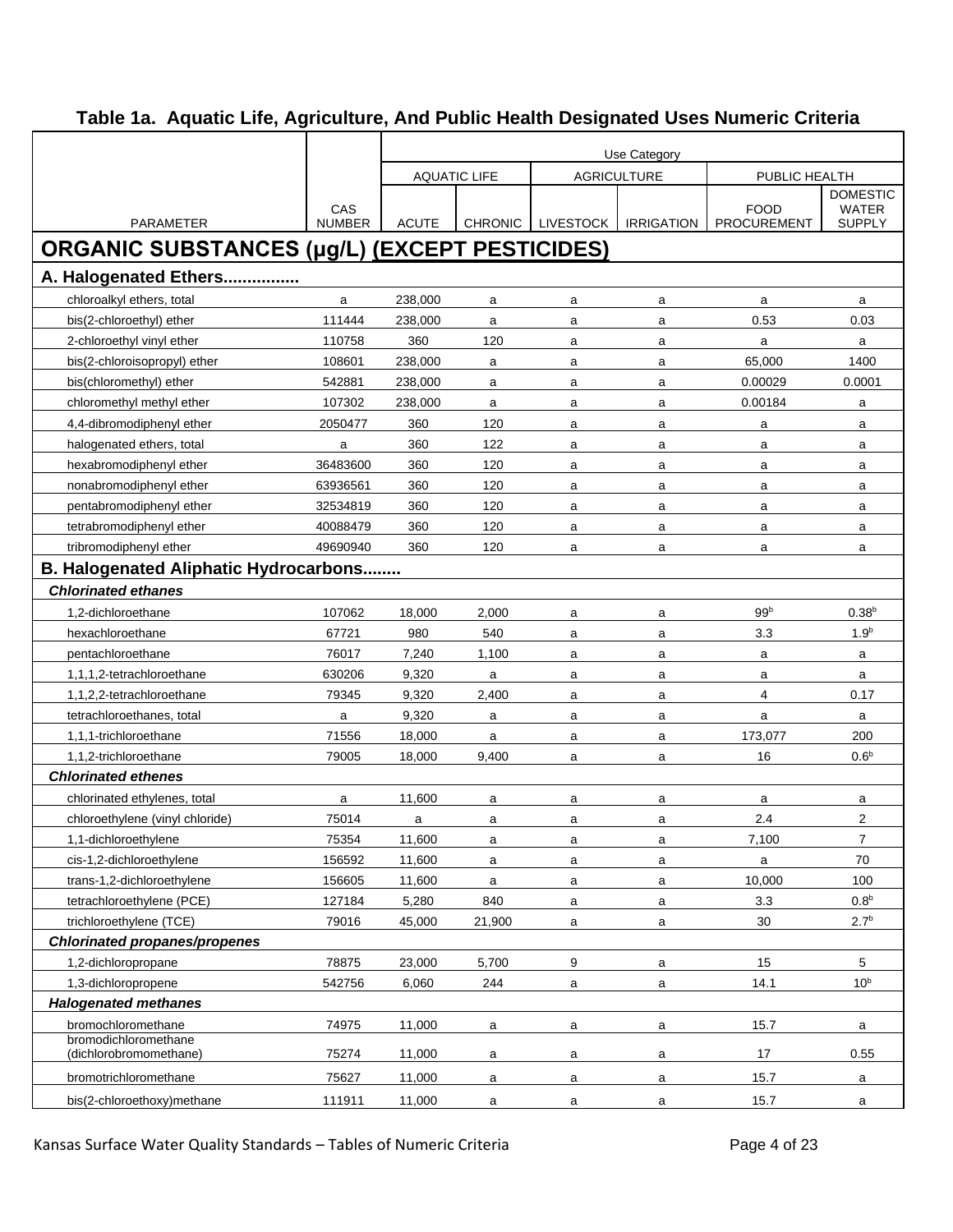|                                                                   |                      | Use Category   |                     |                  |                                     |                                   |                               |  |  |
|-------------------------------------------------------------------|----------------------|----------------|---------------------|------------------|-------------------------------------|-----------------------------------|-------------------------------|--|--|
|                                                                   |                      |                | <b>AQUATIC LIFE</b> |                  | <b>AGRICULTURE</b><br>PUBLIC HEALTH |                                   |                               |  |  |
|                                                                   |                      |                |                     |                  |                                     |                                   | <b>DOMESTIC</b>               |  |  |
| <b>PARAMETER</b>                                                  | CAS<br><b>NUMBER</b> | <b>ACUTE</b>   | <b>CHRONIC</b>      | <b>LIVESTOCK</b> | <b>IRRIGATION</b>                   | <b>FOOD</b><br><b>PROCUREMENT</b> | <b>WATER</b><br><b>SUPPLY</b> |  |  |
| dibromochloromethane                                              |                      |                |                     |                  |                                     |                                   |                               |  |  |
| (chlorodibromomethane)                                            | 124481               | 11,000         | a                   | a                | a                                   | 13                                | 0.4                           |  |  |
| dibromodichloromethane                                            | 594183               | 11,000         | a                   | a                | a                                   | 15.7                              | a                             |  |  |
| dichlorodifluoromethane                                           | 75718                | 11,000         | a                   | a                | a                                   | 15.7                              | a                             |  |  |
| dichloromethane (methylene chloride)                              | 75092                | 11,000         | a                   | a                | a                                   | 590                               | 5                             |  |  |
| halogenated methanes, total                                       | a                    | 11,000         | a                   | a                | a                                   | 15.7                              | 100                           |  |  |
| tetrachloromethane (carbon tetrachloride)                         | 56235                | 35,200         | a                   | a                | a                                   | $4.4^{b}$                         | $0.25^{b}$                    |  |  |
| tribromochloromethane                                             | 594150               | 11,000         | a                   | a                | a                                   | 15.7                              | a                             |  |  |
| tribromomethane (bromoform)                                       | 75252                | 11,000         | a                   | a                | a                                   | 140                               | 4.3                           |  |  |
| trichlorofluoromethane                                            | 75694                | 11,000         | a                   | a                | a                                   | 15.7                              | a                             |  |  |
| trichloromethane (chloroform)                                     | 67663                | 28,900         | 1,240               | a                | a                                   | 470                               | 5.7                           |  |  |
| Other halogenated aliphatic hydrocarbons                          |                      |                |                     |                  |                                     |                                   |                               |  |  |
| hexachlorobutadiene                                               | 87683                | 90             | 9.3                 | a                | a                                   | 18                                | 0.44                          |  |  |
| hexachlorocyclopentadiene                                         | 77474                | $\overline{7}$ | 5.2                 | a                | a                                   | 1,100                             | 50                            |  |  |
| C. Monocyclic Aromatic Hydrocarbons except Phenols and Phthalates |                      |                |                     |                  |                                     |                                   |                               |  |  |
| <b>Benzenes</b>                                                   |                      |                |                     |                  |                                     |                                   |                               |  |  |
| aminobenzene (aniline)                                            | 62533                | 14             | 6.7                 | a                | a                                   | a                                 | a                             |  |  |
| benzene                                                           | 71432                | 5,300          | a                   | a                | a                                   | 51                                | 1.2 <sup>b</sup>              |  |  |
| ethylbenzene                                                      | 100414               | 32,000         | a                   | a                | a                                   | 2,100                             | 700                           |  |  |
| nitrobenzene                                                      | 98953                | 27,000         | a                   | a                | a                                   | 690                               | 17                            |  |  |
| vinylbenzene (styrene)                                            | 100425               | a              | a                   | a                | a                                   | a                                 | 100                           |  |  |
| <b>Chlorinated benzenes</b>                                       |                      |                |                     |                  |                                     |                                   |                               |  |  |
| chlorobenzene                                                     | 108907               | 250            | 50                  | a                | a                                   | 1,600                             | 100                           |  |  |
| dichlorobenzenes, total                                           | 25321226             | 1,120          | 763                 | a                | a                                   | 2,600                             | a                             |  |  |
| 1,2-dichlorobenzene (o-dichlorobenzene)                           | 95501                | 1,120          | 763                 | a                | a                                   | 1,300                             | 600                           |  |  |
| 1,3-dichlorobenzene (m-dichlorobenzene)                           | 541731               | 1,120          | 763                 | a                | a                                   | 960                               | 400 <sup>b</sup>              |  |  |
| 1,4-dichlorobenzene (p-dichlorobenzene)                           | 106467               | a              | a                   | a                | a                                   | 190                               | 75                            |  |  |
| hexachlorobenzene                                                 | 118741               | 6              | 3.7                 | a                | a                                   | 0.00029                           | $0.00075^b$                   |  |  |
| other chlorinated benzenes, total                                 | a                    | 250            | 50                  | a                | a                                   | a                                 | a                             |  |  |
| pentachlorobenzene                                                | 608935               | 250            | 50                  | a                | a                                   | 1.5                               | 1.4                           |  |  |
| 1,2,4,5-tetrachlorobenzene                                        | 95943                | 250            | 50                  | a                | a                                   | 1.1                               | 0.97                          |  |  |
| 1,2,4-trichlorobenzene                                            | 120821               | 250            | a                   | a                | a                                   | 70                                | 70                            |  |  |
| <b>Toluenes and xylenes</b>                                       |                      |                |                     |                  |                                     |                                   |                               |  |  |
| 2,4-dinitrotoluene                                                | 121142               | 330            | 230                 | a                | a                                   | 3.4                               | 0.11                          |  |  |
| dinitrotoluenes, total                                            | 25321146             | 330            | 230                 | a                | a                                   | 9.1                               | a                             |  |  |
| toluene                                                           | 108883               | 17,500         | a                   | a                | a                                   | 15,000                            | 1,000                         |  |  |
| xylenes, total                                                    | 1330207              | a              | a                   | a                | a                                   | a                                 | 10,000                        |  |  |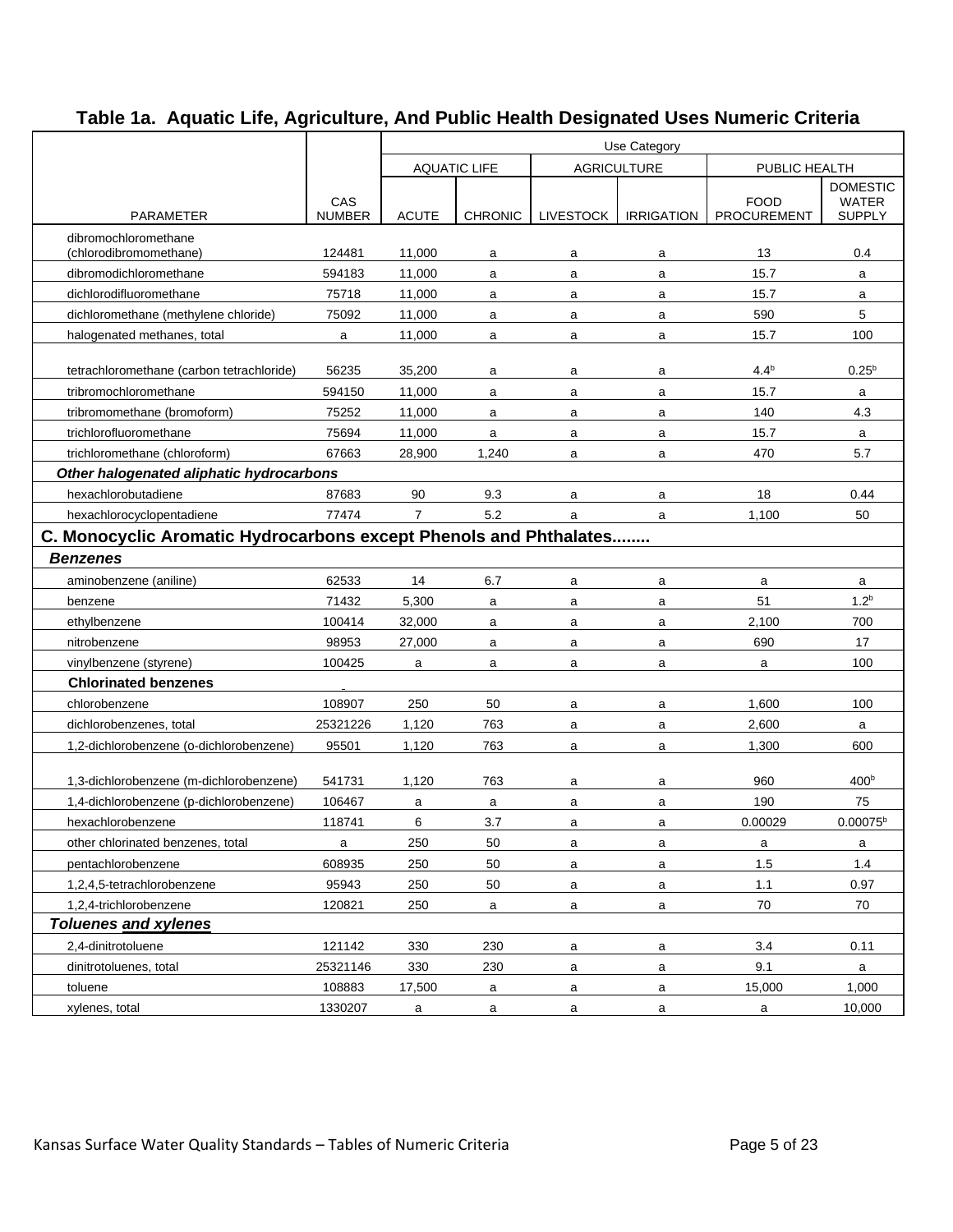|                                                   |                      |              | <b>AQUATIC LIFE</b> |                  | <b>AGRICULTURE</b> | PUBLIC HEALTH                     |                                                  |  |
|---------------------------------------------------|----------------------|--------------|---------------------|------------------|--------------------|-----------------------------------|--------------------------------------------------|--|
| <b>PARAMETER</b>                                  | CAS<br><b>NUMBER</b> | <b>ACUTE</b> | <b>CHRONIC</b>      | <b>LIVESTOCK</b> | <b>IRRIGATION</b>  | <b>FOOD</b><br><b>PROCUREMENT</b> | <b>DOMESTIC</b><br><b>WATER</b><br><b>SUPPLY</b> |  |
| D. Nitrogen Compounds Except Monocyclic Aromatics |                      |              |                     |                  |                    |                                   |                                                  |  |
| acrylonitrile                                     | 107131               | 7,550        | 2,600               | a                | a                  | 0.25                              | $0.059^{b}$                                      |  |
| benzideine                                        | 92875                | 2,500        | a                   | a                | a                  | 0.0002                            | 0.00012 <sup>b</sup>                             |  |
| 3,3-dichlorobenzidine                             | 91941                | a            | a                   | a                | a                  | 0.028                             | 0.04 <sup>b</sup>                                |  |
| 1,2-diphenylhydrazine                             | 122667               | 270          | a                   | a                | a                  | 0.2                               | 0.04 <sup>b</sup>                                |  |
| nitrosamines, total                               | a                    | 5,850        | a                   | a                | a                  | 1.24                              | 0.0008                                           |  |
| N-nitrosodibutylamine                             | 924163               | 5,850        | a                   | a                | a                  | 0.22                              | 0.0063                                           |  |
| N-nitrosodiethanolamine                           | 1116547              | 5,850        | a                   | a                | a                  | 1.24                              | a                                                |  |
| N-nitrosodiethylamine                             | 55185                | 5,850        | a                   | a                | a                  | 1.24                              | 0.0008                                           |  |
| N-nitrosodimethylamine                            | 62759                | 5,850        | a                   | a                | a                  | 3                                 | 0.00069                                          |  |
| N-nitrosodiphenylamine                            | 86306                | 5,850        | a                   | a                | a                  | 6                                 | 5 <sup>b</sup>                                   |  |
| N-nitrosodi-n-propylamine                         | 621647               | a            | a                   | a                | a                  | 0.51                              | 0.005                                            |  |
| N-nitrosopyrrolidine                              | 930552               | 5,850        | a                   | a                | a                  | 34                                | 0.016                                            |  |
| E. Phenolic Compounds                             |                      |              |                     |                  |                    |                                   |                                                  |  |
| 2,4-dimethyl phenol                               | 105679               | 1,300        | 530                 | a                | a                  | 850                               | 380                                              |  |
| 2,4-dinitrophenol                                 | 51285                | a            | a                   | a                | a                  | 5,300                             | 69                                               |  |
| nitrophenols, total                               | a                    | 230          | 150                 | a                | a                  | a                                 | a                                                |  |
| phenol                                            | 108952               | 10,200       | 2,560               | a                | a                  | 860,000                           | 10,000                                           |  |
| <b>Chlorinated phenols</b>                        |                      |              |                     |                  |                    |                                   |                                                  |  |
| 2-chlorophenol                                    | 95578                | 4,380        | 2,000               | a                | a                  | 150                               | 81                                               |  |
| 3-chlorophenol                                    | 108430               | a            | a                   | a                | a                  | 29,000                            | a                                                |  |
| 2,4-dichlorophenol                                | 120832               | 2,020        | 365                 | a                | a                  | 790 <sup>b</sup>                  | 93 <sup>b</sup>                                  |  |
| 3-methyl-4-chlorophenol                           | 59507                | 30           | a                   | a                | a                  | a                                 | a                                                |  |
| 2,4,5-trichlorophenol                             | 95954                | 100          | 63                  | a                | a                  | 3,600                             | 1,800                                            |  |
| 2,4,6-trichlorophenol                             | 88062                | a            | 970                 | a                | a                  | 2.4                               | $2.1^{b}$                                        |  |
| F. Phthalate Esters                               |                      |              |                     |                  |                    |                                   |                                                  |  |
| butylbenzyl phthalate                             | 85687                | a            | a                   | a                | a                  | 1,900                             | 1,500                                            |  |
| dibutyl phthalate (di-n-butyl phthalate)          | 84742                | 940          | 3                   | a                | a                  | 4,500                             | 2,000                                            |  |
| diethyl phthalate                                 | 84662                | a            | a                   | a                | a                  | 44,000                            | 17,000                                           |  |
| dimethyl phthalate                                | 131113               | 940          | 3                   | a                | a                  | 1,100,000                         | 270,000                                          |  |
| bis(2-ethylhexyl) phthalate (DEHP)                | 117817               | 400          | 360                 | a                | a                  | 5.9 <sup>b</sup>                  | 1.8 <sup>b</sup>                                 |  |
| phthalates, total                                 | a                    | 940          | 3                   | a                | a                  | a                                 | a                                                |  |
| G. Polynuclear Aromatic Hydrocarbons (PAHs)       |                      |              |                     |                  |                    |                                   |                                                  |  |
| acenaphthene                                      | 83329                | 1,700        | 520                 | a                | a                  | 990                               | 670                                              |  |
| acenaphthylene                                    | 208968               | a            | a                   | a                | a                  | 0.0311                            | a                                                |  |
| anthracene                                        | 120127               | a            | a                   | a                | a                  | 40,000                            | 9,600 <sup>b</sup>                               |  |
| benzo(a)anthracene                                | 56553                | a            | a                   | a                | a                  | 0.018                             | 0.0038                                           |  |
| benzo(a)pyrene                                    | 50328                | a            | a                   | a                | a                  | 0.018                             | 0.0028 <sup>b</sup>                              |  |
| benzo(b)fluoranthene                              | 205992               | a            | a                   | a                | $\mathsf{a}$       | 0.018                             | 0.0038                                           |  |
| benzo(g,h,i)perylene                              | 191242               | a            | a                   | a                | a                  | 0.0311                            | a                                                |  |
| benzo(k)fluoranthene                              | 207089               | a            | a                   | a                | a                  | 0.018                             | 0.0038                                           |  |
| 2-chloronaphthalene                               | 91587                | a            | a                   | a                | a                  | 1,600                             | 1,000                                            |  |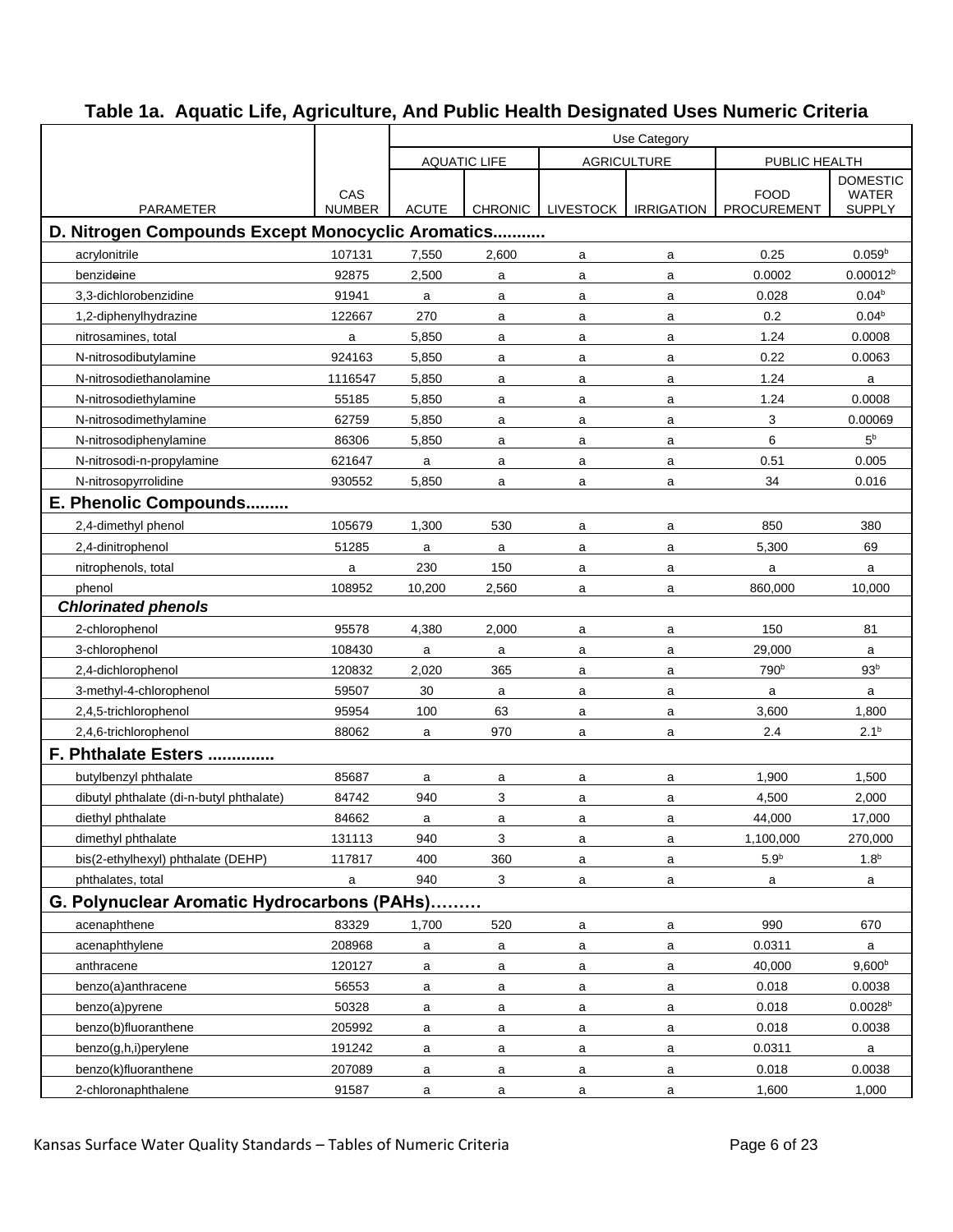|                                                    |                      |                |                     |                  | Use Category       |                                   |                                                  |  |  |  |
|----------------------------------------------------|----------------------|----------------|---------------------|------------------|--------------------|-----------------------------------|--------------------------------------------------|--|--|--|
|                                                    |                      |                | <b>AQUATIC LIFE</b> |                  | <b>AGRICULTURE</b> | PUBLIC HEALTH                     |                                                  |  |  |  |
| <b>PARAMETER</b>                                   | CAS<br><b>NUMBER</b> | <b>ACUTE</b>   | <b>CHRONIC</b>      | <b>LIVESTOCK</b> | <b>IRRIGATION</b>  | <b>FOOD</b><br><b>PROCUREMENT</b> | <b>DOMESTIC</b><br><b>WATER</b><br><b>SUPPLY</b> |  |  |  |
| chrysene                                           | 218019               | a              | a                   | a                | a                  | 0.018                             | 0.0038                                           |  |  |  |
| dibenzo(a,h)anthracene                             | 53703                | a              | a                   | a                | a                  | 0.018                             | 0.0038                                           |  |  |  |
| fluoranthene                                       | 206440               | 3,980          | a                   | a                | a                  | 370 <sup>b</sup>                  | 300 <sup>b</sup>                                 |  |  |  |
| fluorene                                           | 86737                | a              | a                   | a                | a                  | 5,300                             | $1,300^{b}$                                      |  |  |  |
| indeno(1,2,3-cd)pyrene                             | 193395               | a              | a                   | a                | a                  | 0.018                             | 0.0038                                           |  |  |  |
| naphthalene                                        | 91203                | 2,300          | 620                 | a                | a                  | a                                 | a                                                |  |  |  |
| phenanthrene                                       | 85018                | 30             | 6.3                 | a                | a                  | 0.0311                            | a                                                |  |  |  |
| pyrene                                             | 129000               | a              | a                   | a                | a                  | 4,000                             | 960 <sup>b</sup>                                 |  |  |  |
| Polynuclear Aromatic Hydrocarbons, total<br>(PAHs) | a                    | a              | a                   | a                | a                  | 0.0311                            | 0.2                                              |  |  |  |
| H. Other Organics (Except Pesticides)              |                      |                |                     |                  |                    |                                   |                                                  |  |  |  |
| di(2-ethylhexyl) adipate                           | 103231               | a              | a                   | a                | a                  | a                                 | 400                                              |  |  |  |
| isophorone                                         | 78591                | 117,000        | a                   | a                | a                  | 960                               | 35                                               |  |  |  |
| polychlorinated biphenyls, total (PCBs)            | a                    | $\overline{2}$ | 0.014               | a                | a                  | 0.000064                          | 0.00017 <sup>b</sup>                             |  |  |  |
| 2,3,7,8-TCDD (dioxin)                              | 1746016              | 0.01           | 0.00001             | a                | a                  | 5.00E-09                          | $1.3E-8^{b}$                                     |  |  |  |
| PESTICIDES (µg/L)                                  |                      |                |                     |                  |                    |                                   |                                                  |  |  |  |
| acrolein                                           | 107028               | 68             | 21                  | a                | a                  | 290                               | 190                                              |  |  |  |
| acrylamide                                         | 79061                | a              | a                   | a                | a                  | a                                 | 0.01                                             |  |  |  |
| alachlor (Lasso)                                   | 15972608             | 760            | 76                  | 100              | a                  | a                                 | $\overline{c}$                                   |  |  |  |
| aldicarb                                           | 116063               | a              | a                   | a                | a                  | a                                 | 3                                                |  |  |  |
| aldicarb sulfone                                   | 1646884              | a              | a                   | a                | a                  | a                                 | $\overline{2}$                                   |  |  |  |
| aldicarb sulfoxide                                 | 1646873              | a              | $\mathsf{a}$        | a                | a                  | a                                 | 3                                                |  |  |  |
| aldrin                                             | 309002               | 3              | 0.001               | $\mathbf{1}$     | a                  | 0.00005                           | 0.00013 <sup>b</sup>                             |  |  |  |
| atrazine (Aatrex)                                  | 1912249              | 170            | 3                   | a                | a                  | a                                 | 3                                                |  |  |  |
| bromomethane (methyl bromide)                      | 74839                | 11,000         | a                   | a                | a                  | 1,500                             | 47                                               |  |  |  |
| bromoxynil (MCPA)                                  | 1689845              | a              | a                   | 20               | a                  | a                                 | a                                                |  |  |  |
| carbaryl (Sevin)                                   | 63252                | a              | 0.02                | 100              | a                  | a                                 | a                                                |  |  |  |
| carbofuran (Furadan)                               | 1563662              | a              | a                   | 100              | a                  | a                                 | 40                                               |  |  |  |
| chlordane                                          | 57749                | 2.4            | 0.0043              | 3                | a                  | 0.00081                           | 0.00057 <sup>b</sup>                             |  |  |  |
| chlorpyrifos                                       | 2921882              | 0.083          | 0.041               | 100              | a                  | a                                 | a                                                |  |  |  |
| $2,4-D$                                            | 94757                | a              | a                   | a                | a                  | a                                 | 70                                               |  |  |  |
| dacthal (DCPA)                                     | 1861321              | a              | 14,300              | a                | a                  | a                                 | a                                                |  |  |  |
| dalapon                                            | 75990                | a              | 110                 | a                | a                  | $\mathsf{a}$                      | 200                                              |  |  |  |
| $4,4$ -DDD (p,p=-DDD)                              | 72548                | a              | a                   | a                | $\mathsf{a}$       | 0.00031                           | 0.00031                                          |  |  |  |
| $4.4$ -DDE (p.p=-DDE)                              | 72559                | 1,050          | $\mathsf{a}$        | a                | a                  | 0.00022                           | 0.00022                                          |  |  |  |
| DDT, total                                         | 50293                | 1.1            | 0.001               | 50               | a                  | 0.00022                           | 0.00022                                          |  |  |  |
| diazinon (spectracide)                             | 333415               | 0.17           | 0.17                | 100              | a                  | a                                 | $\mathsf{a}$                                     |  |  |  |
| dibromochloropropane (DBCP)                        | 96128                | a              | a                   | a                | a                  | 15.7                              | 0.2                                              |  |  |  |
| 1,2-dibromethane                                   | 106934               | a              | a                   | a                | a                  | a                                 | 0.05                                             |  |  |  |
| dieldrin                                           | 60571                | 0.24           | 0.056               | $\mathbf{1}$     | a                  | 0.000054                          | 0.00014 <sup>b</sup>                             |  |  |  |
| 4,6-dinitro-o-cresol                               | 534521               | a              | a                   | a                | a                  | 280                               | 13                                               |  |  |  |
| dinoseb (DNBP)                                     | 88857                | $\mathsf{a}$   | $\mathsf{a}$        | a                | $\mathsf{a}$       | a                                 | $\overline{7}$                                   |  |  |  |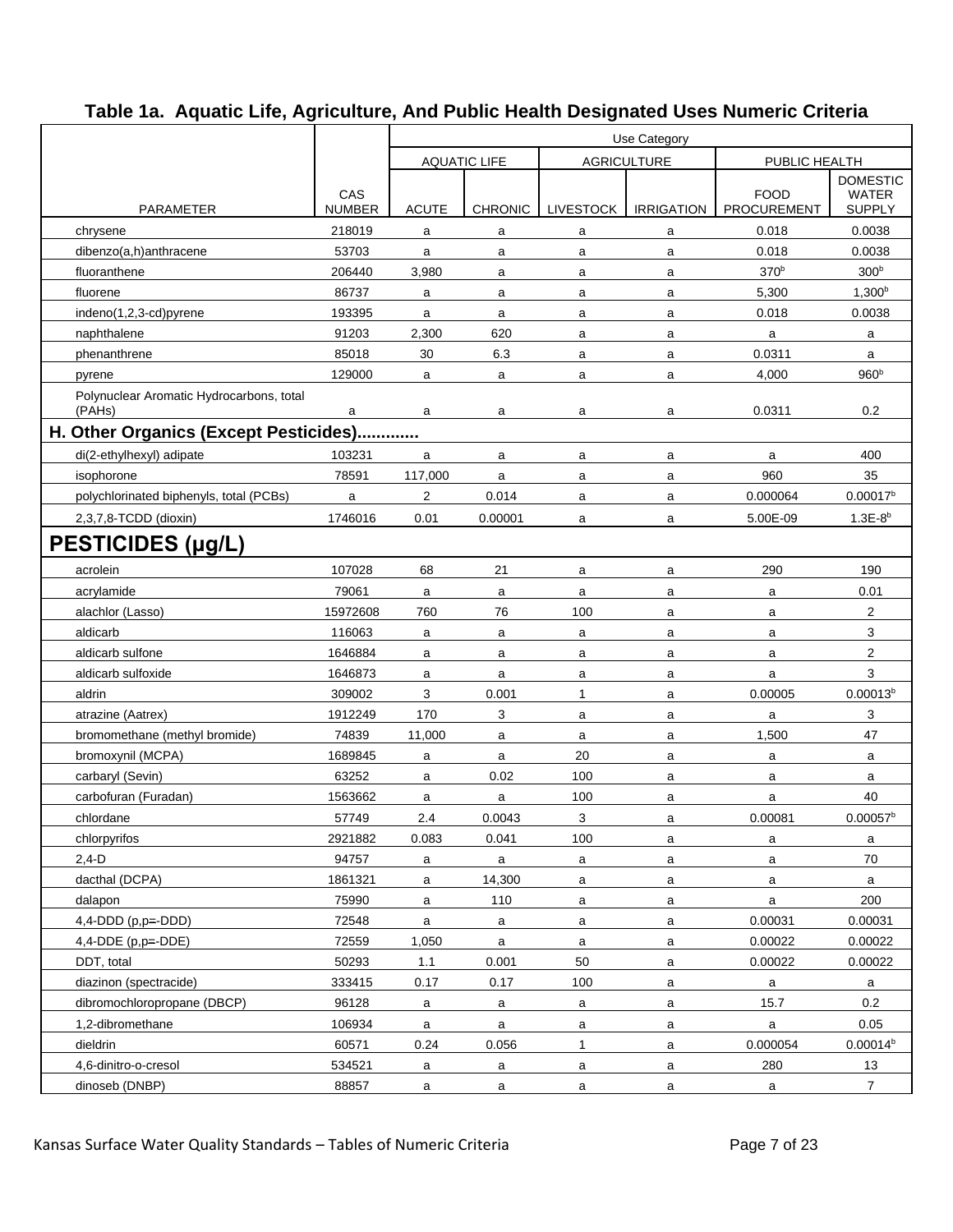|                                    |                      | Use Category                              |                |                  |                   |                            |                               |  |  |
|------------------------------------|----------------------|-------------------------------------------|----------------|------------------|-------------------|----------------------------|-------------------------------|--|--|
|                                    |                      | <b>AQUATIC LIFE</b><br><b>AGRICULTURE</b> |                |                  |                   | PUBLIC HEALTH              |                               |  |  |
|                                    |                      |                                           |                |                  |                   |                            | <b>DOMESTIC</b>               |  |  |
| <b>PARAMETER</b>                   | CAS<br><b>NUMBER</b> | <b>ACUTE</b>                              | <b>CHRONIC</b> | <b>LIVESTOCK</b> | <b>IRRIGATION</b> | <b>FOOD</b><br>PROCUREMENT | <b>WATER</b><br><b>SUPPLY</b> |  |  |
| diquat                             | 85007                | a                                         | a              | a                | a                 | a                          | 20                            |  |  |
| disulfoton (Di-syston)             | 298044               | a                                         | a              | 100              | a                 | a                          | a                             |  |  |
| endosulfan, total                  | 115297               | 0.22                                      | 0.056          | a                | a                 | 159                        | a                             |  |  |
| alpha-endosulfan                   | 959998               | 0.22                                      | 0.056          | a                | a                 | 89                         | 62                            |  |  |
| beta-endosulfan                    | 33213659             | 0.22                                      | 0.056          | a                | a                 | 89                         | 62                            |  |  |
| endosulfan sulfate                 | 1031078              | a                                         | a              | a                | a                 | 89                         | 62                            |  |  |
| endothall                          | 145733               | a                                         | a              | a                | a                 | a                          | 100                           |  |  |
| endrin                             | 72208                | 0.086                                     | 0.036          | 0.5              | a                 | 0.06                       | $\overline{c}$                |  |  |
| endrin aldehyde                    | 7421934              | a                                         | a              | a                | a                 | 0.3                        | 0.76 <sup>b</sup>             |  |  |
| epichlorohydrin                    | 106898               | a                                         | a              | a                | a                 | a                          | 4                             |  |  |
| ethylene dibromide                 | 106934               | a                                         | a              | a                | a                 | a                          | 0.05                          |  |  |
| fenchlorfos (Ronnel)               | 299843               | a                                         | a              | 100              | a                 | a                          | a                             |  |  |
| qlyphosate (Roundup)               | 1071836              | a                                         | a              | a                | a                 | a                          | 700                           |  |  |
| guthion                            | 86500                | a                                         | 0.01           | 100              | a                 | a                          | a                             |  |  |
| heptachlor                         | 76448                | 0.52                                      | 0.0038         | 0.1              | a                 | 0.000079                   | 0.00021 <sup>b</sup>          |  |  |
| heptachlor epoxide                 | 1024573              | 0.52                                      | 0.0038         | 0.1              | a                 | 0.00011 <sup>b</sup>       | $0.00010^{b}$                 |  |  |
| hexachlorocyclohexane (HCH or BHC) | 61876                | 100                                       | a              | a                | a                 | 0.0414                     | 0.0123                        |  |  |
| alpha-HCH (alpha-BHC)              | 319846               | 100                                       | a              | a                | a                 | 0.0049                     | 0.0039 <sup>b</sup>           |  |  |
| beta-HCH (beta-BHC)                | 319857               | 100                                       | a              | a                | a                 | 0.046 <sup>b</sup>         | 0.014 <sup>b</sup>            |  |  |
| delta-HCH (delta-BHC)              | 319868               | 100                                       | a              | a                | a                 | a                          | a                             |  |  |
| gamma-HCH (gamma-BHC, lindane)     | 58899                | 0.95                                      | 0.08           | 5                | a                 | 1.8                        | 0.2                           |  |  |
| technical-HCH (technical-BHC)      | 608731               | a                                         | a              | a                | a                 | 0.0414                     | a                             |  |  |
| malathion                          | 121755               | a                                         | 0.1            | 100              | a                 | a                          | a                             |  |  |
| methoxychlor                       | 72435                | a                                         | 0.03           | 1,000            | a                 | a                          | 40                            |  |  |
| methyl parathion                   | 298000               | a                                         | a              | 100              | a                 | a                          | a                             |  |  |
| metribuzin (Sencor)                | 21087649             | a                                         | 100            | a                | a                 | a                          | a                             |  |  |
| mirex                              | 2385855              | a                                         | 0.001          | a                | a                 | 0.000097                   | a                             |  |  |
| oxamyl (Vydate)                    | 23135220             | a                                         | 0.001          | a                | a                 | a                          | 200                           |  |  |
| parathion                          | 56382                | 0.065                                     | 0.013          | 100              | a                 | a                          | a                             |  |  |
| pentachloronitrobenzene            | 82688                | 250                                       | 50             | а                | а                 | а                          | а                             |  |  |
| pentachlorophenol (PCP)            | 87865                | table 1b                                  | table 1b       | a                | a                 | 3                          | $0.28^{b}$                    |  |  |
| picloram (Tordon)                  | 1918021              | $\mathsf{a}$                              | $\mathsf{a}$   | a                | a                 | a                          | 500                           |  |  |
| propachlor (Ramrod)                | 1918167              | $\mathsf{a}$                              | $\bf8$         | $\mathsf{a}$     | $\mathsf{a}$      | a                          | $\mathsf{a}$                  |  |  |
| simazine (Princep)                 | 122349               | a                                         | a              | 10               | a                 | a                          | $\overline{4}$                |  |  |
| $2,4,5 - T$                        | 93765                | $\mathsf{a}$                              | a              | $\overline{2}$   | a                 | a                          | a                             |  |  |
| tributyltin (TBT)                  | 56359                | 0.46                                      | 0.072          | a                | a                 | a                          | $\mathsf{a}$                  |  |  |
| toxaphene                          | 8001352              | 0.73                                      | 0.0002         | 5                | $\mathsf{a}$      | 0.00028                    | $0.00073^b$                   |  |  |
| 2,4,5-TP (Silvex)                  | 93721                | a                                         | a              | a                | $\mathbf{a}$      | a                          | 50                            |  |  |

a - Not available

b - US EPA has promulgated this criterion for Kansas under the Code of Federal Regulations, Title 40, part 131.36.

c - Criterion under investigation

d - The Biotic Ligand Model (BLM) as in the "Aquatic Life Ambient Freshwater Quality Criteria-Copper 2007 Revision (EPA-822-R-07-001, February 2007)", which is adopted by reference.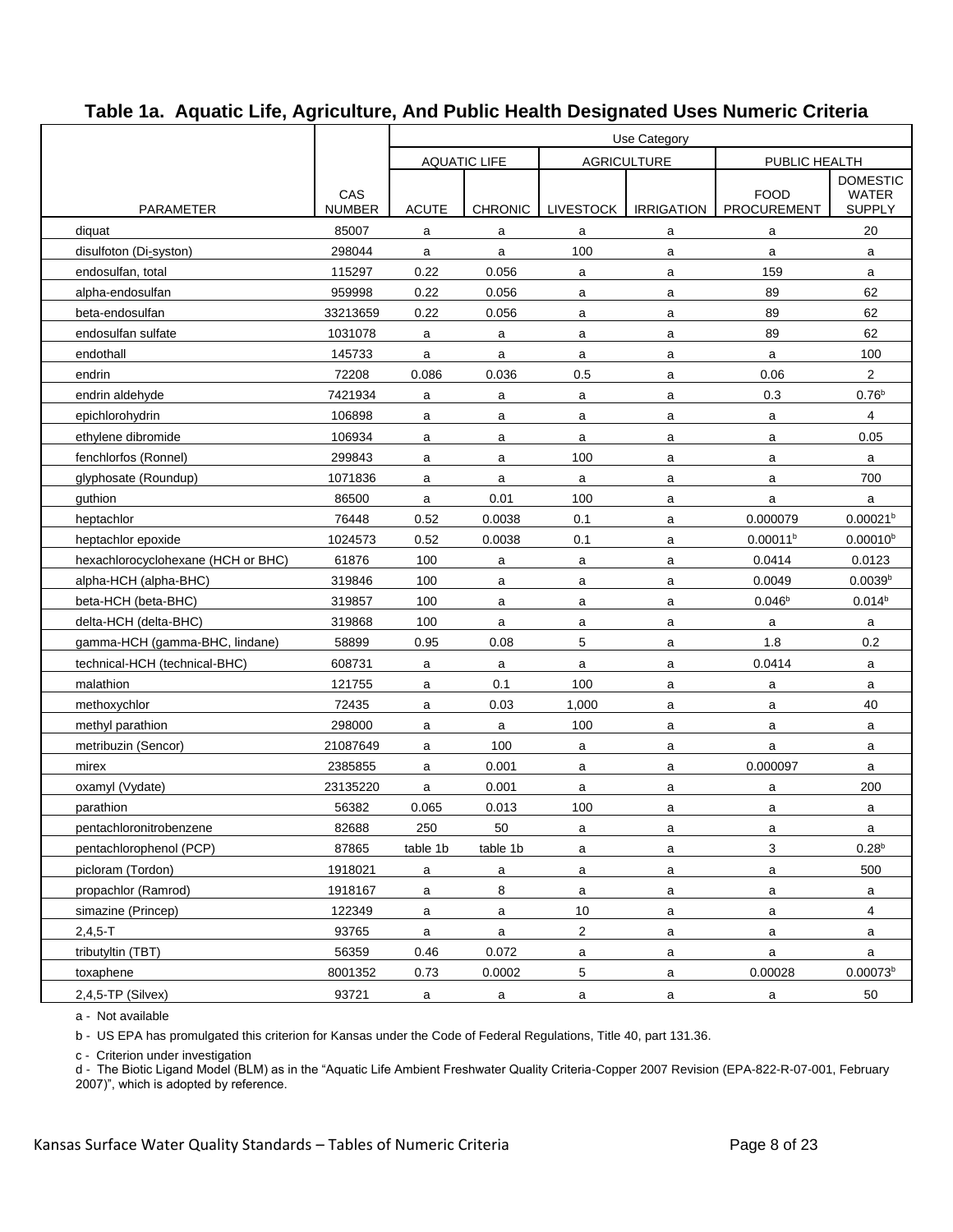#### Table 1b. Hardness-Dependent Aquatic Life Support Criteria

Formulae for calculation of hardness-dependent aquatic life support criteria for chromium III and total cadmium, total lead, total nickel, total silver and total zinc and pH-dependent aquatic life support criteria for pentachlorophenol. A WER value of 1.0 is applied in the hardness-dependent equations for total metals unless a site-specific WER has been determined and adopted by the department in accordance with K.A.R. 28-16-28e(a) and K.A.R. 28-16-28f(f). Hardness values in metal formulae are entered in units of mg/L as CaCO<sub>3</sub>. Pentachlorophenol formulae apply only over the pH range 6.5-8.5.

CADMIUM (ug/L): acute criterion =  $WER[EXP[(1.0166(LN(hardness)))-3.924]]$ chronic criterion = WER[EXP[(0.7409(LN(hardness)))-4.719]] CHROMIUM III (ug/L): acute criterion = WER[EXP[(0.819\*(LN(hardness)))+3.7256]] chronic criterion =  $WER[EXP](0.819*(LN(hardness)))+0.6848]$ LEAD (ug/L): acute criterion =  $WER[EXP](1.273*(LN(hardness)))-1.460]$ chronic criterion = WER[EXP[(1.273\*(LN(hardness)))-4.705]] NICKEL (ug/L): acute criterion =  $WER[EXP[(0.846*(LN(hardness))) + 2.255]]$ chronic criterion = WER[EXP[(0.846\*(LN(hardness)))+0.0584]] PENTACHLOROPHENOL (ug/L):

acute criterion =  $EXP[(1.005<sup>*</sup>pH)-4.830]$ chronic criterion =  $EXP[(1.005<sup>*</sup>pH)-5.290]$ 

SILVER (ug/L): acute criterion =  $WER[EXP[(1.72*(LN(hardness)))-6.59]]$ 

ZINC (ug/L): acute criterion =  $WER[EXP[(0.8473*(LN(hardness)))+0.884]]$ chronic criterion =  $WER[EXP](0.8473*(LN(hardness)))+0.884]$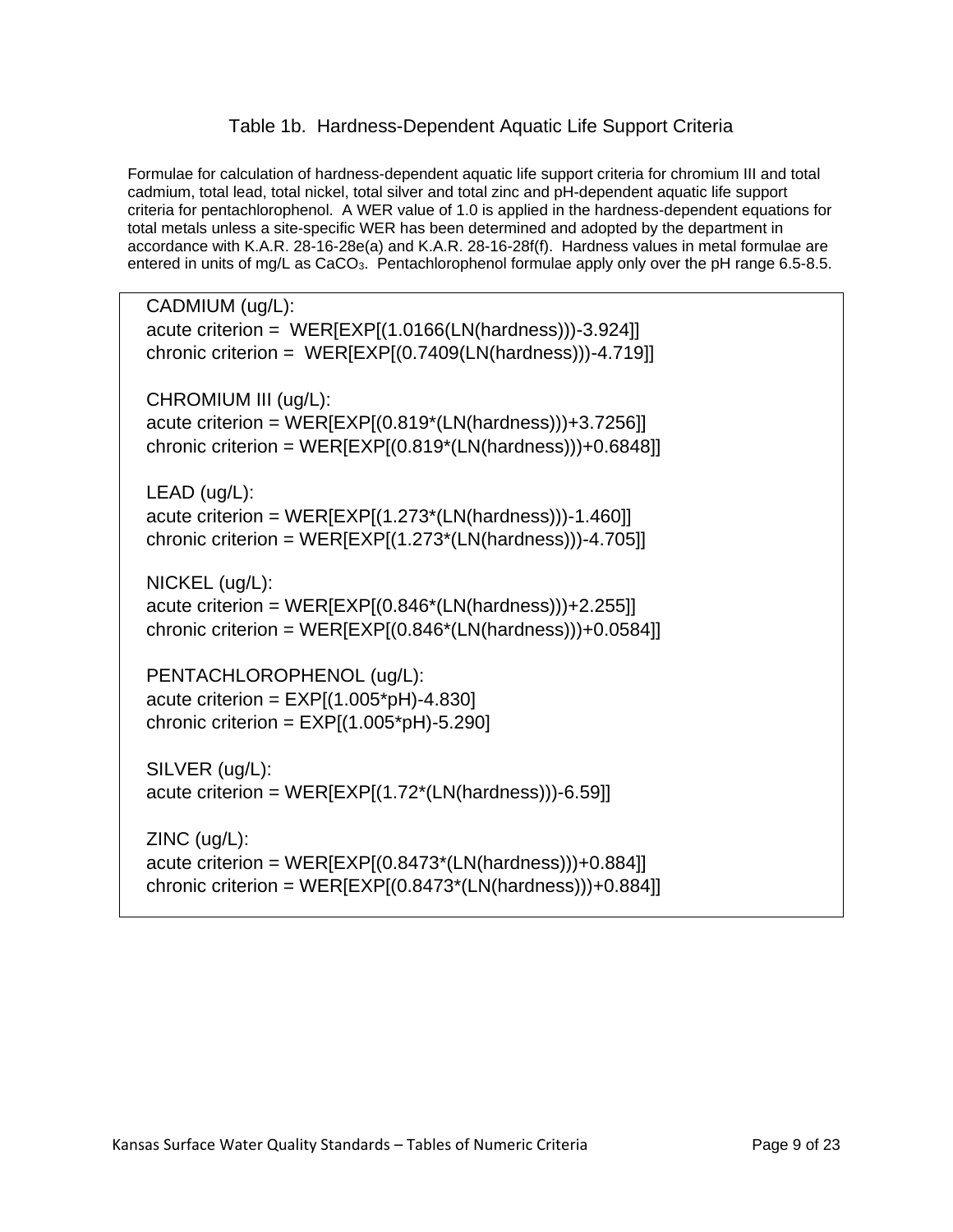#### **Table 1c. pH- and Temperature-Dependent Values Aquatic Life Criteria For Total Ammonia Acute Criterion**

Total ammonia as N, mg/L.

| рH  |          |      |      |      |      |      |      |      |      |      | Temperature, °C |      |      |      |      |      |      |      |      |      |      |
|-----|----------|------|------|------|------|------|------|------|------|------|-----------------|------|------|------|------|------|------|------|------|------|------|
|     | $0 - 10$ | 11   | 12   | 13   | 14   | 15   | 16   | 17   | 18   | 19   | 20              | 21   | 22   | 23   | 24   | 25   | 26   | 27   | 28   | 29   | 30   |
| 6.5 | 51.0     | 48.0 | 44.0 | 41.0 | 37.0 | 34.0 | 32.0 | 29.0 | 27.0 | 25.0 | 23.0            | 21.0 | 19.0 | 18.0 | 16.0 | 15.0 | 14.0 | 13.0 | 12.0 | 11.0 | 9.9  |
| 6.6 | 49.0     | 46.0 | 42.0 | 39.0 | 36.0 | 33.0 | 30.0 | 28.0 | 26.0 | 24.0 | 22.0            | 20.0 | 18.0 | 17.0 | 16.0 | 14.0 | 13.0 | 12.0 | 11.0 | 10.0 | 9.5  |
| 6.7 | 46.0     | 44.0 | 40.0 | 37.0 | 34.0 | 31.0 | 29.0 | 27.0 | 24.0 | 22.0 | 21.0            | 19.0 | 18.0 | 16.0 | 15.0 | 14.0 | 13.0 | 12.0 | 11.0 | 9.8  | 9.0  |
| 6.8 | 44.0     | 41.0 | 38.0 | 35.0 | 32.0 | 30.0 | 27.0 | 25.0 | 23.0 | 21.0 | 20.0            | 18.0 | 17.0 | 15.0 | 14.0 | 13.0 | 12.0 | 11.0 | 10.0 | 9.2  | 8.5  |
| 6.9 | 41.0     | 38.0 | 35.0 | 32.0 | 30.0 | 28.0 | 25.0 | 23.0 | 21.0 | 20.0 | 18.0            | 17.0 | 15.0 | 14.0 | 13.0 | 12.0 | 11.0 | 10.0 | 9.4  | 8.6  | 7.9  |
| 7.0 | 38.0     | 35.0 | 33.0 | 30.0 | 28.0 | 25.0 | 23.0 | 21.0 | 20.0 | 18.0 | 17.0            | 15.0 | 14.0 | 13.0 | 12.0 | 11.0 | 10.0 | 9.3  | 8.5  | 7.9  | 7.3  |
| 7.1 | 34.0     | 32.0 | 30.0 | 27.0 | 25.0 | 23.0 | 21.0 | 20.0 | 18.0 | 17.0 | 15.0            | 14.0 | 13.0 | 12.0 | 11.0 | 10.0 | 9.3  | 8.5  | 7.9  | 7.2  | 6.7  |
| 7.2 | 31.0     | 29.0 | 27.0 | 25.0 | 23.0 | 21.0 | 19.0 | 18.0 | 16.0 | 15.0 | 14.0            | 13.0 | 12.0 | 11.0 | 9.8  | 9.1  | 8.3  | 7.7  | 7.1  | 6.5  | 6.0  |
| 7.3 | 27.0     | 26.0 | 24.0 | 22.0 | 20.0 | 18.0 | 17.0 | 16.0 | 14.0 | 13.0 | 12.0            | 11.0 | 10.0 | 9.5  | 8.7  | 8.0  | 7.4  | 6.8  | 6.3  | 5.8  | 5.3  |
| 7.4 | 24.0     | 22.0 | 21.0 | 19.0 | 18.0 | 16.0 | 15.0 | 14.0 | 13.0 | 12.0 | 11.0            | 9.8  | 9.0  | 8.3  | 7.7  | 7.0  | 6.5  | 6.0  | 5.5  | 5.1  | 4.7  |
| 7.5 | 21.0     | 19.0 | 18.0 | 17.0 | 15.0 | 14.0 | 13.0 | 12.0 | 11.0 | 10.0 | 9.2             | 8.5  | 7.8  | 7.2  | 6.6  | 6.1  | 5.6  | 5.2  | 4.8  | 4.4  | 4.0  |
| 7.6 | 18.0     | 17.0 | 15.0 | 14.0 | 13.0 | 12.0 | 11.0 | 10.0 | 9.3  | 8.6  | 7.9             | 7.3  | 6.7  | 6.2  | 5.7  | 5.2  | 4.8  | 4.4  | 4.1  | 3.8  | 3.5  |
| 7.7 | 15.0     | 14.0 | 13.0 | 12.0 | 11.0 | 10.0 | 9.3  | 8.6  | 7.9  | 7.3  | 6.7             | 6.2  | 5.7  | 5.2  | 4.8  | 4.4  | 4.1  | 3.8  | 3.5  | 3.2  | 2.9  |
| 7.8 | 13.0     | 12.0 | 11.0 | 10.0 | 9.3  | 8.5  | 7.9  | 7.2  | 6.7  | 6.1  | 5.6             | 5.2  | 4.8  | 4.4  | 4.0  | 3.7  | 3.4  | 3.2  | 2.9  | 2.7  | 2.5  |
| 7.9 | 11.0     | 9.9  | 9.1  | 8.4  | 7.7  | 7.1  | 6.6  | 6.0  | 5.6  | 5.1  | 4.7             | 4.3  | 4.0  | 3.7  | 3.4  | 3.1  | 2.9  | 2.6  | 2.4  | 2.2  | 2.1  |
| 8.0 | 8.8      | 8.2  | 7.6  | 7.0  | 6.4  | 5.9  | 5.4  | 5.0  | 4.6  | 4.2  | 3.9             | 3.6  | 3.3  | 3.0  | 2.8  | 2.6  | 2.4  | 2.2  | 2.0  | 1.9  | 1.7  |
| 8.1 | 7.2      | 6.8  | 6.3  | 5.8  | 5.3  | 4.9  | 4.5  | 4.1  | 3.8  | 3.5  | 3.2             | 3.0  | 2.7  | 2.5  | 2.3  | 2.1  | 2.0  | 1.8  | 1.7  | 1.5  | 1.4  |
| 8.2 | 6.0      | 5.6  | 5.2  | 4.8  | 4.4  | 4.0  | 3.7  | 3.4  | 3.1  | 2.9  | 2.7             | 2.4  | 2.3  | 2.1  | 1.9  | 1.8  | 1.6  | 1.5  | 1.4  | 1.3  | 1.2  |
| 8.3 | 4.9      | 4.6  | 4.3  | 3.9  | 3.6  | 3.3  | 3.1  | 2.8  | 2.6  | 2.4  | 2.2             | 2.0  | 1.9  | 1.7  | 1.6  | 1.4  | 1.3  | 1.2  | 1.1  | 1.0  | 0.96 |
| 8.4 | 4.1      | 3.8  | 3.5  | 3.2  | 3.0  | 2.7  | 2.5  | 2.3  | 2.1  | 2.0  | 1.8             | 1.7  | 1.5  | 1.4  | 1.3  | 1.2  | 1.1  | 1.0  | 0.93 | 0.86 | 0.79 |
| 8.5 | 3.3      | 3.1  | 2.9  | 2.7  | 2.4  | 2.3  | 2.1  | 1.9  | 1.8  | 1.6  | 1.5             | 1.4  | 1.3  | 1.2  | 1.1  | 0.98 | 0.90 | 0.83 | 0.77 | 0.71 | 0.65 |
| 8.6 | 2.8      | 2.6  | 2.4  | 2.2  | 2.0  | 1.9  | 1.7  | 1.6  | 1.5  | 1.3  | 1.2             | 1.1  | 1.0  | 0.96 | 0.88 | 0.81 | 0.75 | 0.69 | 0.63 | 0.58 | 0.54 |
| 8.7 | 2.3      | 2.2  | 2.0  | 1.8  | 1.7  | 1.6  | 1.4  | 1.3  | 1.2  | 1.1  | 1.0             | 0.94 | 0.87 | 0.80 | 0.74 | 0.68 | 0.62 | 0.57 | 0.53 | 0.49 | 0.45 |
| 8.8 | 1.9      | 1.8  | 1.7  | 1.5  | 1.4  | 1.3  | 1.2  | 1.1  | 1.0  | 0.93 | 0.86            | 0.79 | 0.73 | 0.67 | 0.62 | 0.57 | 0.52 | 0.48 | 0.44 | 0.41 | 0.37 |
| 8.9 | 1.6      | 1.5  | 1.4  | 1.3  | 1.2  | 1.1  | 1.0  | 0.93 | 0.85 | 0.79 | 0.72            | 0.67 | 0.61 | 0.56 | 0.52 | 0.48 | 0.44 | 0.40 | 0.37 | 0.34 | 0.32 |
| 9.0 | 1.4      | 1.3  | 1.2  | 1.1  | 1.0  | 0.93 | 0.86 | 0.79 | 0.73 | 0.67 | 0.62            | 0.57 | 0.52 | 0.48 | 0.44 | 0.41 | 0.37 | 0.34 | 0.32 | 0.29 | 0.27 |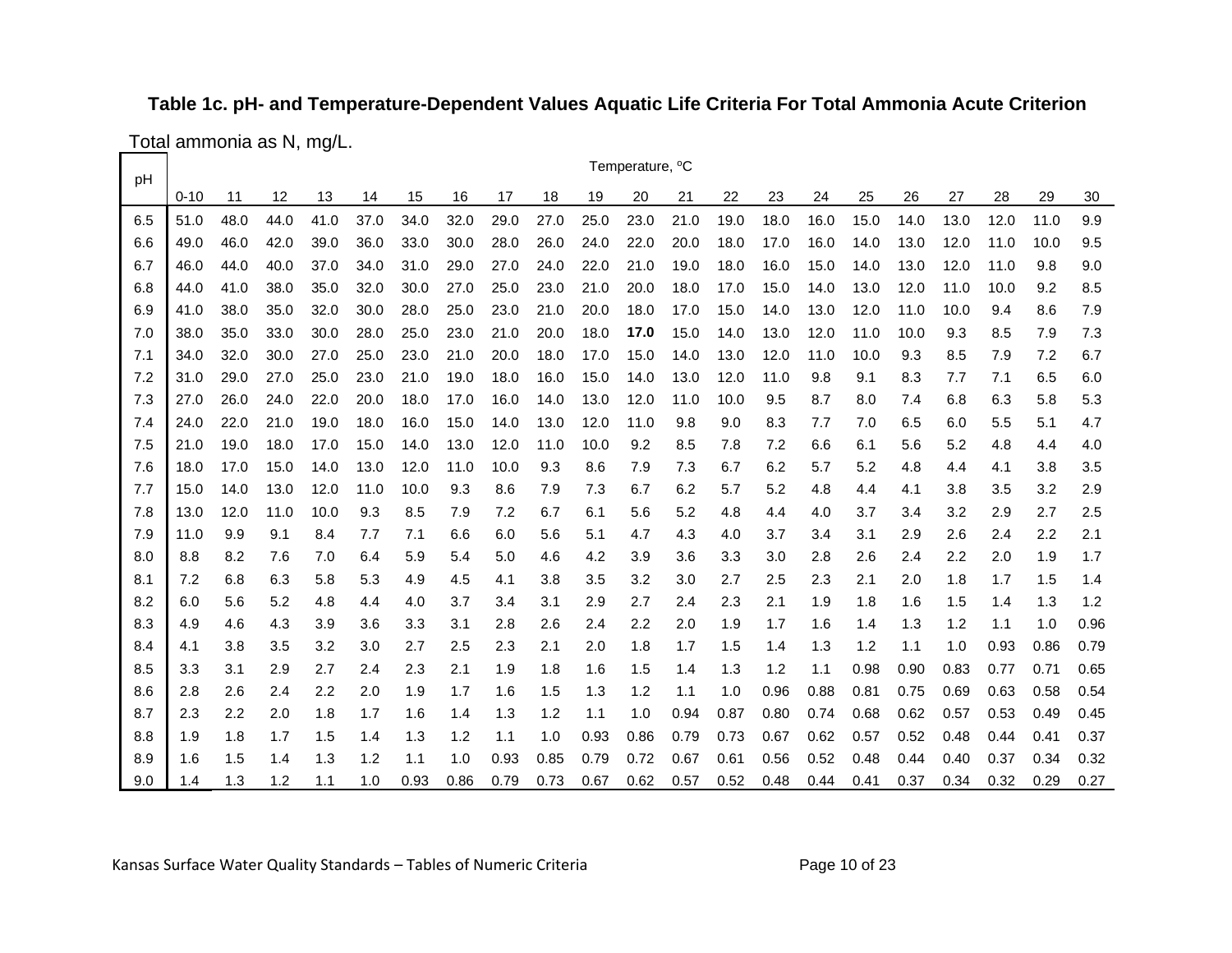### **Table 1d. pH- and Temperature-Dependent Values Aquatic Life Criteria For Total Ammonia Chronic Criterion**

Total ammonia as N, mg/L.

| pH  |         |      |      |      |      |      |      |      |      |      | Temperature, <sup>o</sup> C |      |      |      |      |      |      |      |      |      |      |      |      |      |
|-----|---------|------|------|------|------|------|------|------|------|------|-----------------------------|------|------|------|------|------|------|------|------|------|------|------|------|------|
|     | $0 - 7$ | 8    | 9    | 10   | 11   | 12   | 13   | 14   | 15   | 16   | 17                          | 18   | 19   | 20   | 21   | 22   | 23   | 24   | 25   | 26   | 27   | 28   | 29   | 30   |
| 6.5 | 4.9     | 4.6  | 4.3  | 4.1  | 3.8  | 3.6  | 3.3  | 3.1  | 2.9  | 2.8  | 2.6                         | 2.4  | 2.3  | 2.1  | 2.0  | 1.9  | 1.8  | 1.6  | 1.5  | 1.5  | 1.4  | 1.3  | 1.2  | 1.1  |
| 6.6 | 4.8     | 4.5  | 4.3  | 4.0  | 3.8  | 3.5  | 3.3  | 3.1  | 2.9  | 2.7  | 2.5                         | 2.4  | 2.2  | 2.1  | 2.0  | 1.8  | 1.7  | 1.6  | 1.5  | 1.4  | 1.3  | 1.3  | 1.2  | 1.1  |
| 6.7 | 4.8     | 4.5  | 4.2  | 3.9  | 3.7  | 3.5  | 3.2  | 3.0  | 2.8  | 2.7  | 2.5                         | 2.3  | 2.2  | 2.1  | 1.9  | 1.8  | 1.7  | 1.6  | 1.5  | 1.4  | 1.3  | 1.2  | 1.2  | 1.1  |
| 6.8 | 4.6     | 4.4  | 4.1  | 3.8  | 3.6  | 3.4  | 3.2  | 3.0  | 2.8  | 2.6  | 2.4                         | 2.3  | 2.1  | 2.0  | 1.9  | 1.8  | 1.7  | 1.6  | 1.5  | 1.4  | 1.3  | 1.2  | 1.1  | 1.1  |
| 6.9 | 4.5     | 4.2  | 4.0  | 3.7  | 3.5  | 3.3  | 3.1  | 2.9  | 2.7  | 2.5  | 2.4                         | 2.2  | 2.1  | 2.0  | 1.8  | 1.7  | 1.6  | 1.5  | 1.4  | 1.3  | 1.2  | 1.2  | 1.1  | 1.0  |
| 7.0 | 4.4     | 4.1  | 3.8  | 3.6  | 3.4  | 3.2  | 3.0  | 2.8  | 2.6  | 2.4  | 2.3                         | 2.2  | 2.0  | 1.9  | 1.8  | 1.7  | 1.6  | 1.5  | 1.4  | 1.3  | 1.2  | 1.1  | 1.1  | 0.99 |
| 7.1 | 4.2     | 3.9  | 3.7  | 3.5  | 3.2  | 3.0  | 2.8  | 2.7  | 2.5  | 2.3  | 2.2                         | 2.1  | 1.9  | 1.8  | 1.7  | 1.6  | 1.5  | 1.4  | 1.3  | 1.2  | 1.2  | 1.1  | 1.0  | 0.95 |
| 7.2 | 4.0     | 3.7  | 3.5  | 3.3  | 3.1  | 2.9  | 2.7  | 2.5  | 2.4  | 2.2  | 2.1                         | 2.0  | 1.8  | 1.7  | 1.6  | 1.5  | 1.4  | 1.3  | 1.3  | 1.2  | 1.1  | 1.0  | 0.96 | 0.90 |
| 7.3 | 3.8     | 3.5  | 3.3  | 3.1  | 2.9  | 2.7  | 2.6  | 2.4  | 2.2  | 2.1  | 2.0                         | 1.8  | 1.7  | 1.6  | 1.5  | 1.4  | 1.3  | 1.3  | 1.2  | 1.1  | 1.0  | 0.97 | 0.91 | 0.85 |
| 7.4 | 3.5     | 3.3  | 3.1  | 2.9  | 2.7  | 2.5  | 2.4  | 2.2  | 2.1  | 2.0  | 1.8                         | 1.7  | 1.6  | 1.5  | 1.4  | 1.3  | 1.3  | 1.2  | 1.1  | 1.0  | 0.96 | 0.90 | 0.85 | 0.79 |
| 7.5 | 3.2     | 3.0  | 2.8  | 2.7  | 2.5  | 2.3  | 2.2  | 2.1  | 1.9  | 1.8  | 1.7                         | 1.6  | 1.5  | 1.4  | 1.3  | 1.2  | 1.2  | 1.1  | 1.0  | 0.95 | 0.89 | 0.83 | 0.78 | 0.73 |
| 7.6 | 2.9     | 2.8  | 2.6  | 2.4  | 2.3  | 2.1  | 2.0  | 1.9  | 1.8  | 1.6  | 1.5                         | 1.4  | 1.4  | 1.3  | 1.2  | 1.1  | 1.1  | 0.98 | 0.92 | 0.86 | 0.81 | 0.76 | 0.71 | 0.67 |
| 7.7 | 2.6     | 2.4  | 2.3  | 2.2  | 2.0  | 1.9  | 1.8  | 1.7  | 1.6  | 1.5  | 1.4                         | 1.3  | 1.2  | 1.1  | 1.1  | 1.0  | 0.94 | 0.88 | 0.83 | 0.78 | 0.73 | 0.68 | 0.64 | 0.60 |
| 7.8 | 2.3     | 2.2  | 2.1  | 1.9  | 1.8  | 1.7  | 1.6  | 1.5  | 1.4  | 1.3  | 1.2                         | 1.2  | 1.1  | 1.0  | 0.95 | 0.89 | 0.84 | 0.79 | 0.74 | 0.69 | 0.65 | 0.61 | 0.57 | 0.53 |
| 7.9 | 2.1     | 1.9  | 1.8  | 1.7  | 1.6  | 1.5  | 1.4  | 1.3  | 1.2  | 1.2  | 1.1                         | 1.0  | 0.95 | 0.89 | 0.84 | 0.79 | 0.74 | 0.69 | 0.65 | 0.61 | 0.57 | 0.53 | 0.50 | 0.47 |
| 8.0 | 1.8     | 1.7  | 1.6  | 1.5  | 1.4  | 1.3  | 1.2  | 1.1  | 1.1  | 1.0  | 0.94                        | 0.88 | 0.83 | 0.78 | 0.73 | 0.68 | 0.64 | 0.60 | 0.56 | 0.53 | 0.50 | 0.44 | 0.44 | 0.41 |
| 8.1 | 1.5     | 1.5  | 1.4  | 1.3  | 1.2  | 1.1  | 1.1  | 0.99 | 0.92 | 0.87 | 0.81                        | 0.76 | 0.71 | 0.67 | 0.63 | 0.59 | 0.55 | 0.52 | 0.49 | 0.46 | 0.43 | 0.40 | 0.38 | 0.35 |
| 8.2 | 1.3     | 1.2  | 1.2  | 1.1  | 1.0  | 0.96 | 0.90 | 0.84 | 0.79 | 0.74 | 0.70                        | 0.65 | 0.61 | 0.57 | 0.54 | 0.50 | 0.47 | 0.44 | 0.42 | 0.39 | 0.37 | 0.34 | 0.32 | 0.30 |
| 8.3 | 1.1     | 1.1  | 0.99 | 0.93 | 0.87 | 0.82 | 0.76 | 0.72 | 0.67 | 0.63 | 0.59                        | 0.55 | 0.52 | 0.49 | 0.46 | 0.43 | 0.40 | 0.38 | 0.35 | 0.33 | 0.31 | 0.29 | 0.27 | 0.26 |
| 8.4 | 0.95    | 0.89 | 0.84 | 0.79 | 0.74 | 0.69 | 0.65 | 0.61 | 0.57 | 0.53 | 0.50                        | 0.47 | 0.44 | 0.41 | 0.39 | 0.36 | 0.34 | 0.32 | 0.30 | 0.28 | 0.26 | 0.25 | 0.23 | 0.22 |
| 8.5 | 0.80    | 0.75 | 0.71 | 0.67 | 0.62 | 0.58 | 0.55 | 0.51 | 0.48 | 0.45 | 0.42                        | 0.40 | 0.37 | 0.35 | 0.33 | 0.31 | 0.29 | 0.27 | 0.25 | 0.24 | 0.22 | 0.21 | 0.20 | 0.18 |
| 8.6 | 0.68    | 0.64 | 0.60 | 0.56 | 0.53 | 0.49 | 0.46 | 0.43 | 0.41 | 0.38 | 0.36                        | 0.33 | 0.31 | 0.29 | 0.28 | 0.26 | 0.24 | 0.23 | 0.21 | 0.20 | 0.19 | 0.18 | 0.16 | 0.15 |
| 8.7 | 0.57    | 0.54 | 0.51 | 0.47 | 0.44 | 0.42 | 0.39 | 0.37 | 0.34 | 0.32 | 0.30                        | 0.28 | 0.27 | 0.25 | 0.23 | 0.22 | 0.21 | 0.19 | 0.18 | 0.17 | 0.16 | 0.15 | 0.14 | 0.13 |
| 8.8 | 0.49    | 0.46 | 0.43 | 0.40 | 0.38 | 0.35 | 0.33 | 0.31 | 0.29 | 0.27 | 0.26                        | 0.24 | 0.23 | 0.21 | 0.20 | 0.19 | 0.17 | 0.16 | 0.15 | 0.14 | 0.13 | 0.13 | 0.12 | 0.11 |
| 8.9 | 0.42    | 0.39 | 0.37 | 0.34 | 0.32 | 0.30 | 0.28 | 0.27 | 0.25 | 0.23 | 0.22                        | 0.21 | 0.19 | 0.18 | 0.17 | 0.16 | 0.15 | 0.14 | 0.13 | 0.12 | 0.12 | 0.11 | 0.10 | 0.09 |
| 9.0 | 0.36    | 0.34 | 0.32 | 0.30 | 0.28 | 0.26 | 0.24 | 0.23 | 0.21 | 0.20 | 0.19                        | 0.18 | 0.17 | 0.16 | 0.15 | 0.14 | 0.13 | 0.12 | 0.11 | 0.11 | 0.10 | 0.09 | 0.09 | 0.08 |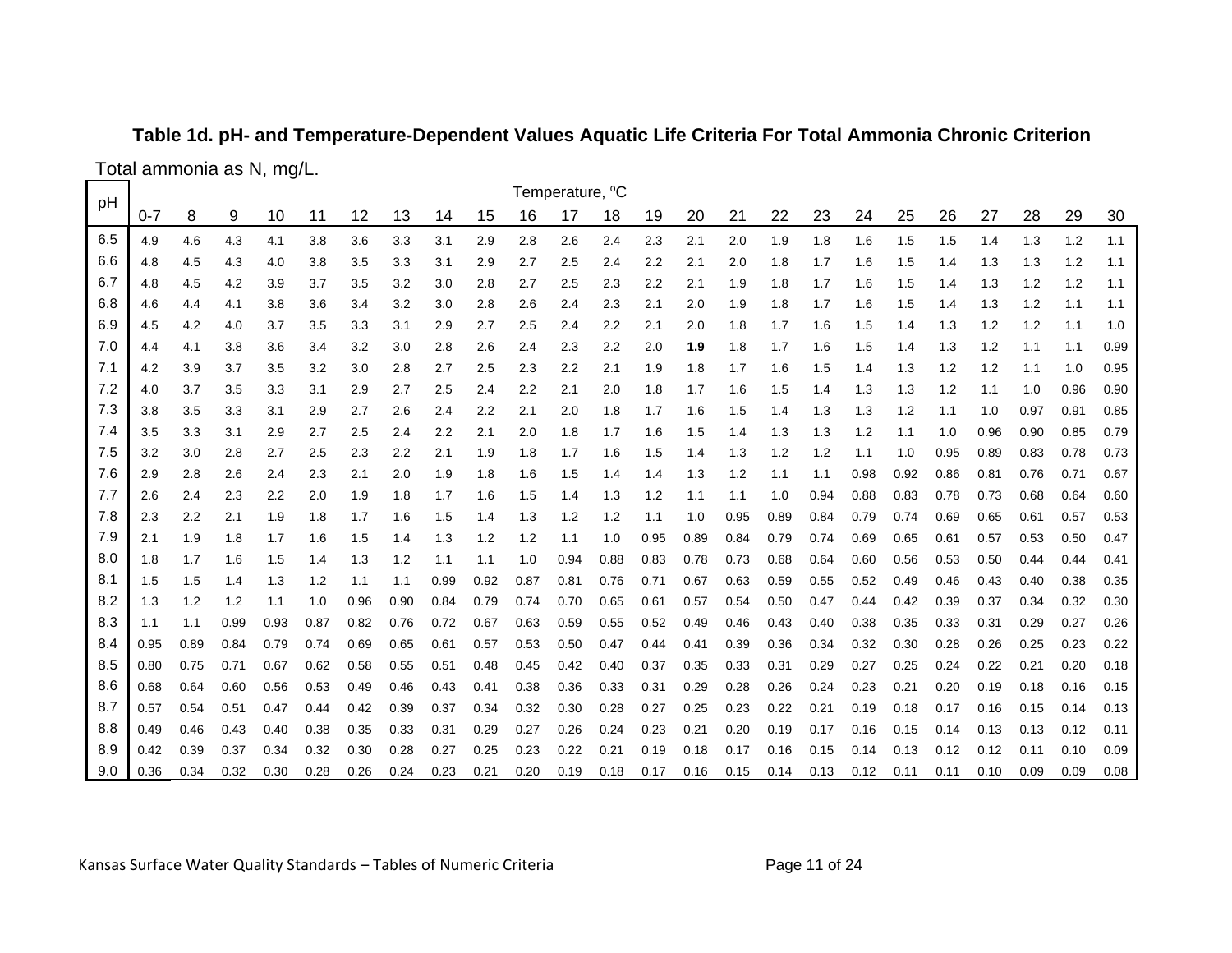**Table 1f. Surface Water Segments Where Early Life Stages of Fish Present Chronic Ammonia Aquatic Life Criteria Are Applicable.**

| <b>Surface Water</b> | <b>Basin</b>               | <b>Subbasin</b>    | <b>Hydrologic</b><br><b>Unit Code</b> | <b>Segment Number</b>                             |
|----------------------|----------------------------|--------------------|---------------------------------------|---------------------------------------------------|
| Kansas River         | Kansas Lower<br>Republican | Lower Kansas       | 10270104                              | 1                                                 |
| Kansas River         | Kansas Lower<br>Republican | Lower Kansas       | 10270104                              | $\overline{2}$                                    |
| Kansas River         | Kansas Lower<br>Republican | Lower Kansas       | 10270104                              | 3                                                 |
| Kansas River         | Kansas Lower<br>Republican | Lower Kansas       | 10270104                              | $\overline{4}$                                    |
| Kansas River         | Kansas Lower<br>Republican | Lower Kansas       | 10270104                              | 5                                                 |
| <b>Kansas River</b>  | Kansas Lower<br>Republican | Lower Kansas       | 10270104                              | 18                                                |
| <b>Kansas River</b>  | Kansas Lower<br>Republican | Lower Kansas       | 10270104                              | 19                                                |
| <b>Kansas River</b>  | Kansas Lower<br>Republican | Lower Kansas       | 10270104                              | 21<br>From Bowersock<br>dam east to<br>segment 19 |
| Missouri River       | Missouri                   | <b>Tarkio-Wolf</b> | 10240005                              | 1                                                 |
| Missouri River       | Missouri                   | <b>Tarkio-Wolf</b> | 10240005                              | $\overline{2}$                                    |
| Missouri River       | Missouri                   | Tarkio-Wolf        | 10240005                              | 19                                                |
| Missouri River       | Missouri                   | <b>Tarkio-Wolf</b> | 10240005                              | 20                                                |
| Missouri River       | Missouri                   | <b>Tarkio-Wolf</b> | 10240005                              | 21                                                |
| Missouri River       | Missouri                   | Independence-Sugar | 10240011                              | 1                                                 |
| Missouri River       | Missouri                   | Independence-Sugar | 10240011                              | $\overline{2}$                                    |
| Missouri River       | Missouri                   | Independence-Sugar | 10240011                              | $\overline{4}$                                    |
| Missouri River       | Missouri                   | Independence-Sugar | 10240011                              | 5                                                 |
| Missouri River       | Missouri                   | Independence-Sugar | 10240011                              | $\overline{7}$                                    |
| Missouri River       | Missouri                   | Independence-Sugar | 10240011                              | $\boldsymbol{9}$                                  |
| Missouri River       | Missouri                   | Independence-Sugar | 10240011                              | 11                                                |
| Missouri River       | Missouri                   | Independence-Sugar | 10240011                              | 13                                                |
| Missouri River       | Missouri                   | Independence-Sugar | 10240011                              | 15                                                |
| Missouri River       | Missouri                   | Independence-Sugar | 10240011                              | 19                                                |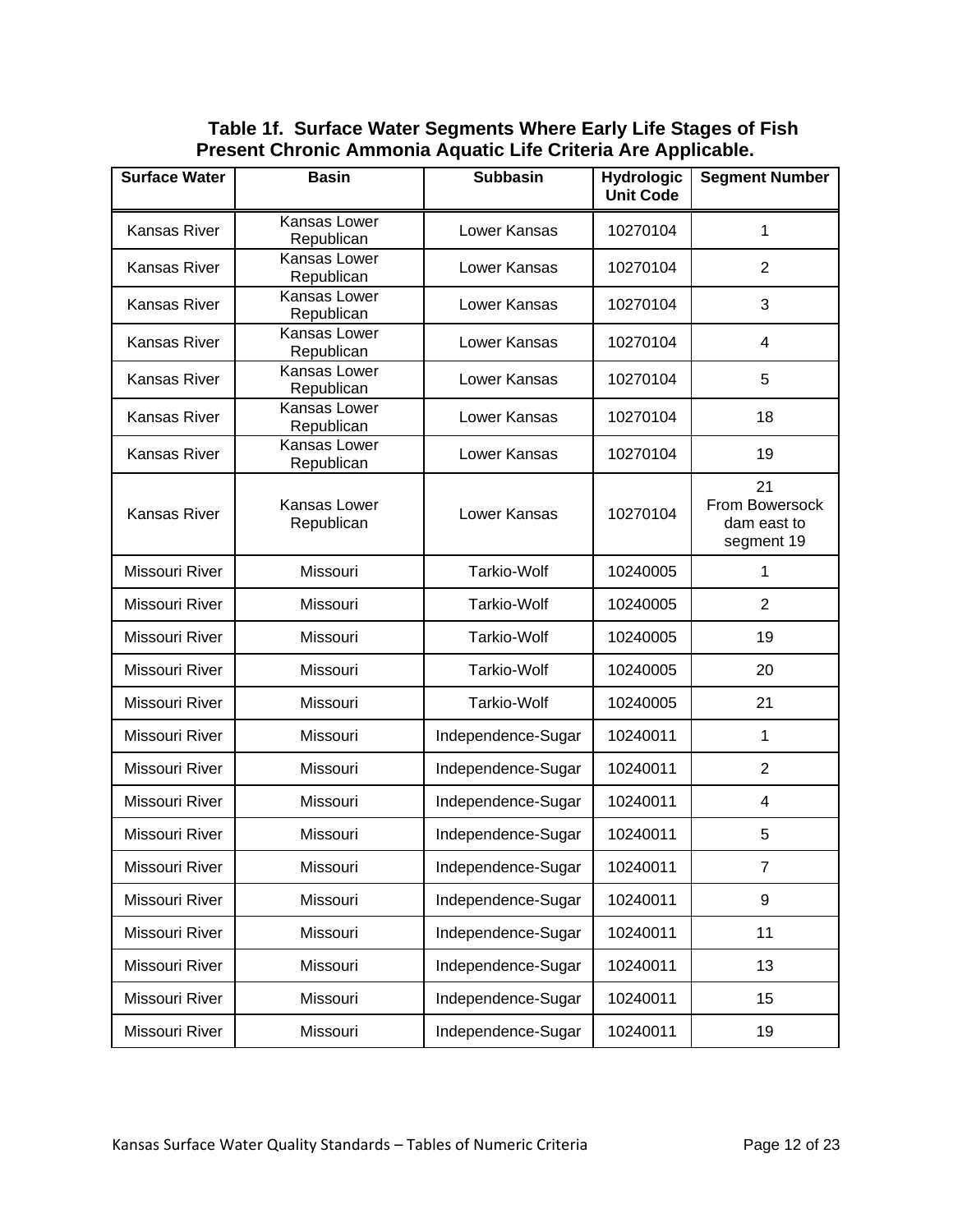#### **Table 1g. Temperature, Dissolved Oxygen, And pH Numeric Aquatic Life Criteria.**

| <b>Aquatic Life Use</b> | <b>Dissolved Oxygen</b><br>(DO) | рH              | Temperature           |
|-------------------------|---------------------------------|-----------------|-----------------------|
| Special                 | 5.0 mg/ $L^a$                   | $6.5 - 8.5^{b}$ | $32^{\circ}C^{\circ}$ |
| Expected                | 5.0 mg/ $L^a$                   | $6.5 - 8.5^{b}$ | $32^{\circ}C^{\circ}$ |
| Restricted              | 5.0 mg/ $L^a$                   | $6.5 - 8.5^{b}$ | $32^{\circ}C^{\circ}$ |

a - (1) The concentration of dissolved oxygen in surface waters shall not be lowered by the influence of artificial sources of pollution. (2) Dissolved oxygen concentrations can be lower than 5.0 mg/L when caused by documented natural conditions specified in the "Kansas Implementation Procedures: Surface Water Quality Standards". (3) For lakes or reservoirs experiencing thermal stratification, the dissolved oxygen criterion is only applicable to the top layer or epilimnion of the waterbody.

b - pH range outside the zone of initial dilution.

c - (1) Beyond the zone of initial dilution a discharge shall not elevate the temperature of a receiving surface water above this temperature, except as provided in paragraph 28-16-  $28e(c)(2)(C)(ii)$ . (2) Additional requirements in paragraph  $28-16-28e(c)(2)(C)(i)$ .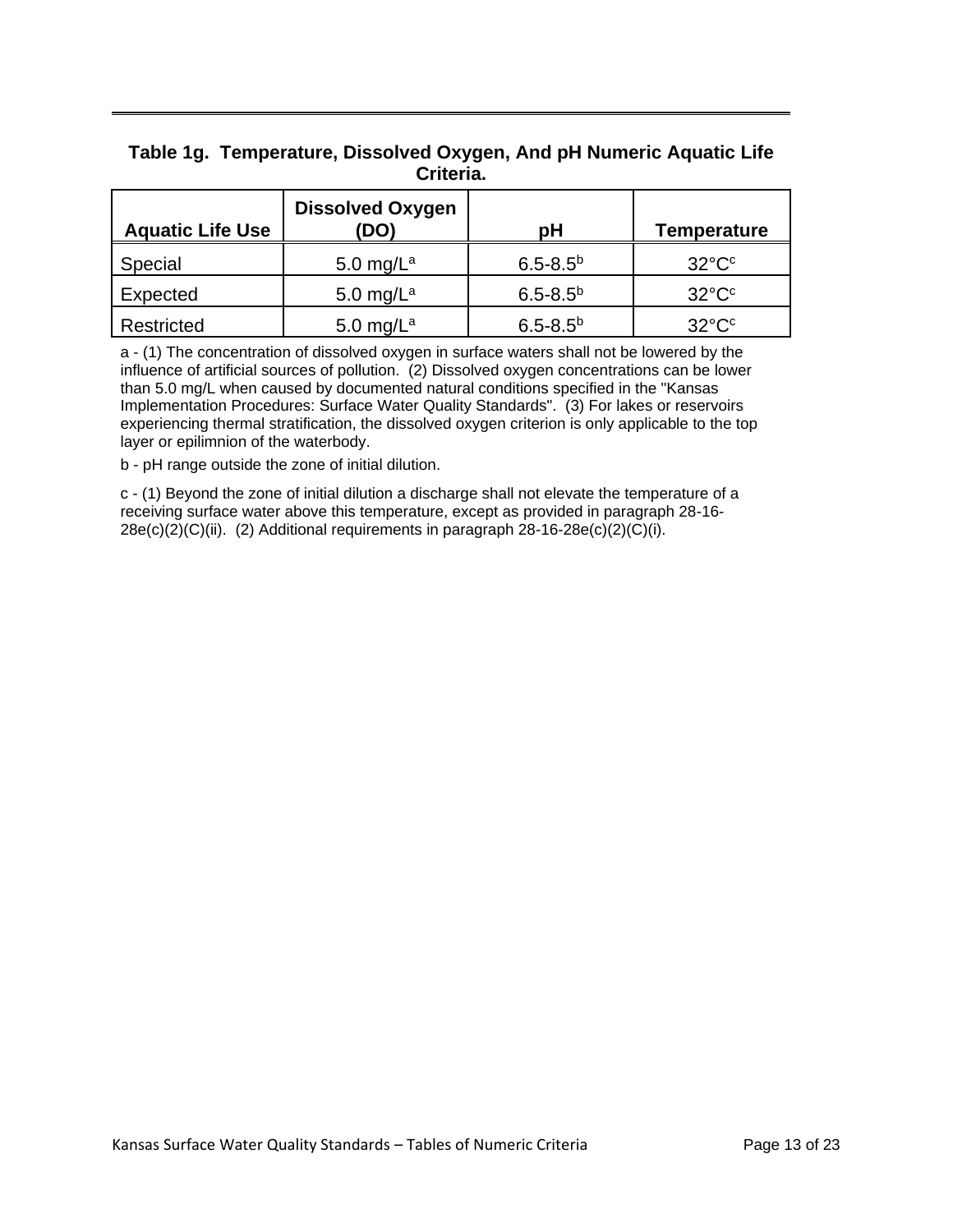| <b>BASIN</b>               | HUC <sub>8</sub> | <b>SEGMENT/</b><br><b>LAKE</b><br><b>NUMBER</b> | <b>WATERBODY</b>                                                                                  | <b>POLLUTANT</b> | <b>NATURAL</b><br><b>BACKGROUND</b><br><b>CONCENTRATION</b><br>(mg/L) |  |  |
|----------------------------|------------------|-------------------------------------------------|---------------------------------------------------------------------------------------------------|------------------|-----------------------------------------------------------------------|--|--|
| Cimarron                   | 11040006         | $\mathbf{1}$                                    | <b>Cimarron River</b>                                                                             | Chloride         | 1,010                                                                 |  |  |
| Cimarron                   | 11040007         | $\mathbf{1}$                                    | <b>Crooked Creek</b>                                                                              | Chloride         | 1,200                                                                 |  |  |
| Cimarron                   | 11040008         | 2                                               | <b>Bluff Creek</b>                                                                                | Sulfate          | 350                                                                   |  |  |
| Cimarron                   | 11040008         | 5                                               | <b>Cimarron River</b>                                                                             | Chloride         | 900                                                                   |  |  |
| Cimarron                   | 11040008         | 5                                               | <b>Cimarron River</b>                                                                             | Sulfate          | 465                                                                   |  |  |
| Kansas Lower<br>Republican | 10250017         | 29                                              | <b>Buffalo Creek</b>                                                                              | Chloride         | 590                                                                   |  |  |
| Kansas Lower<br>Republican | 10270701         | 6                                               | Kansas River                                                                                      | Chloride         | 275                                                                   |  |  |
| Kansas Lower<br>Republican | 10270101         | 6                                               | <b>Kansas River</b>                                                                               | Sulfate          | 300                                                                   |  |  |
| Lower<br>Arkansas          | 11030009         | 1                                               | Rattlesnake Creek above the Little Salt<br>Marsh in Quivira National Wildlife Refuge              | Chloride         | 1,400                                                                 |  |  |
| Lower<br>Arkansas          | 11030009         | 1                                               | Rattlesnake Creek below the Little Salt<br>Marsh in Quivira National Wildlife Refuge              | Chloride         | 3,660                                                                 |  |  |
| Lower<br>Arkansas          | 11030009         | 1                                               | Rattlesnake Creek above and below the<br>Little Salt Marsh in Quivira National<br>Wildlife Refuge | Sulfate          | 455                                                                   |  |  |
| Lower<br>Arkansas          | 11030010         | $\mathbf{1}$                                    | Arkansas River                                                                                    | Chloride         |                                                                       |  |  |
| Lower<br>Arkansas          | 11030010         | 3                                               | Arkansas River                                                                                    | Chloride         | 650                                                                   |  |  |
| Lower<br>Arkansas          | 11030010         | 4                                               | Arkansas River                                                                                    | Chloride         | 650                                                                   |  |  |
| Lower<br>Arkansas          | 11030010         | 6                                               | Peace Creek                                                                                       | Chloride         | 1,800                                                                 |  |  |
| Lower<br>Arkansas          | 11030010         | $\overline{7}$                                  | <b>Salt Creek</b>                                                                                 | Chloride         | 1,300                                                                 |  |  |
| Lower<br>Arkansas          | 11030011         | $\mathbf{1}$                                    | Cow Creek near Willowbrook                                                                        | Chloride         | 300                                                                   |  |  |
| Lower<br>Arkansas          | 11030011         | 2                                               | <b>Little Cow Creek</b>                                                                           | Chloride         | 300                                                                   |  |  |
| Lower<br>Arkansas          | 11030011         | 3                                               | Cow Creek near Lyons                                                                              | Chloride         | 460                                                                   |  |  |
| Lower<br>Arkansas          | 11030011         | 1755                                            | Cow Creek                                                                                         | Chloride         | 300                                                                   |  |  |
| Lower<br>Arkansas          | 11030013         | 1                                               | Arkansas River                                                                                    | Chloride         | 345                                                                   |  |  |
| Lower<br>Arkansas          | 11030013         | $\overline{c}$                                  | Arkansas River                                                                                    | Chloride         | 265                                                                   |  |  |
| Lower<br>Arkansas          | 11030013         | 3<br>Chloride<br>Arkansas River                 |                                                                                                   |                  | 385                                                                   |  |  |
| Lower<br>Arkansas          | 11030013         | 3                                               | Arkansas River                                                                                    | Sulfate          | 350                                                                   |  |  |
| Lower<br>Arkansas          | 11030013         | LM014201                                        | Chloride                                                                                          | 27,590           |                                                                       |  |  |

**Table 1h. Natural Background Concentrations**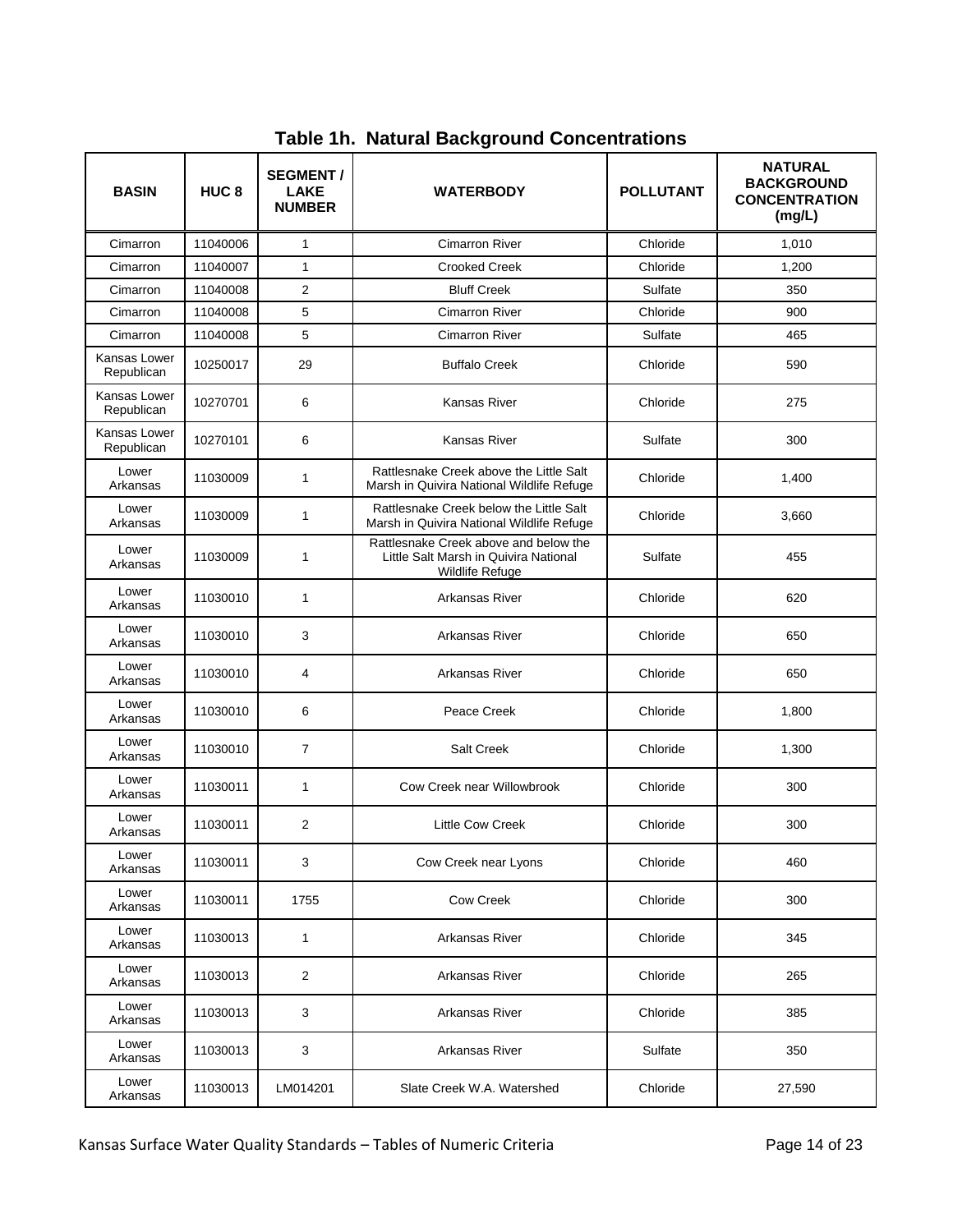| <b>BASIN</b>          | HUC <sub>8</sub> | <b>SEGMENT/</b><br><b>LAKE</b><br><b>NUMBER</b> | <b>POLLUTANT</b><br><b>WATERBODY</b> |                  | <b>NATURAL</b><br><b>BACKGROUND</b><br><b>CONCENTRATION</b><br>(mg/L) |  |
|-----------------------|------------------|-------------------------------------------------|--------------------------------------|------------------|-----------------------------------------------------------------------|--|
|                       |                  |                                                 |                                      |                  |                                                                       |  |
| Lower<br>Arkansas     | 11030013         | LM014201                                        | Slate Creek W.A. Watershed           | Sulfate          | 2,500                                                                 |  |
| Lower<br>Arkansas     | 11030015         | 3                                               | Ninnescha River, South Folk          | Chloride         | 265                                                                   |  |
| Lower<br>Arkansas     | 11060002         | 4                                               | Arkansas River, Salt Folk            | Chloride         | 305                                                                   |  |
| Lower<br>Arkansas     | 11060002         | 4                                               | Arkansas River, Salt Folk            | Sulfate          | 730                                                                   |  |
| Lower<br>Arkansas     | 11060002         | $\overline{7}$                                  | <b>Mule Creek</b>                    | Sulfate          | 310                                                                   |  |
| Lower<br>Arkansas     | 11060003         | 2                                               | Medicine Lodge River                 | Sulfate          | 450                                                                   |  |
| Lower<br>Arkansas     | 11060003         | 6                                               | Medicine Lodge River                 | Sulfate          | 525                                                                   |  |
| Lower<br>Arkansas     | 11060003         | 8                                               | Medicine Lodge River                 | Sulfate          | 300                                                                   |  |
| Lower<br>Arkansas     | 11060003         | 27                                              | Soldier Creek                        | Sulfate          | 300                                                                   |  |
| Neosho                | 11070202         | 5                                               | <b>Clear Creek</b><br>Sulfate        |                  | 290                                                                   |  |
| Neosho                | 11070202         | 16                                              | <b>French Creek</b><br>Sulfate       |                  | 1,045                                                                 |  |
| Neosho                | 11070202         | 17                                              | Cottonwood River, South<br>Sulfate   |                  | 840                                                                   |  |
| Neosho                | 11070202         | 21                                              | Sulfate<br>Doyle Creek               |                  | 370                                                                   |  |
| Neosho                | 11070205         | LM035901                                        | Mined Land Lake 12                   | Sulfate          | 1,000                                                                 |  |
| Neosho                | 11070205         | LM036801                                        | Mined Land Lake 22                   | Sulfate          | 1,000                                                                 |  |
| Neosho                | 11070205         | LM036901                                        | Mined Land Lake 23                   | Sulfate          |                                                                       |  |
| Neosho                | 11070205         | LM037301                                        | Mined Land Lake 27                   | Sulfate          | 1,000                                                                 |  |
| Neosho                | 11070205         | LM037601                                        | Mined Land Lake 30                   | Sulfate          | 1,000                                                                 |  |
| Neosho                | 11070205         | LM038841                                        | Mined Land Lake W.A.                 | Sulfate          | 1,000                                                                 |  |
| Neosho                | 11070205         | LM048201                                        | Mined Land Lake 17                   | Sulfate          | 1,000                                                                 |  |
| Neosho                | 11070205         | LM048401                                        | Mined Land Lake 44                   | Sulfate          | 1,000                                                                 |  |
| Neosho                | 11070207         | LM047601                                        | Mined Land Lake 6                    | Sulfate          | 1,000                                                                 |  |
| Neosho                | 11070207         | LM047801                                        | Mined Land Lake 7                    | Sulfate<br>1,000 |                                                                       |  |
| Smoky Hill-<br>Saline | 10260003         | 9                                               | Smoky Hill River                     | Sulfate          | 500                                                                   |  |
| Smoky Hill-<br>Saline | 10260003         | 17                                              | Smoky Hill River                     | Sulfate          | 700                                                                   |  |
| Smoky Hill-<br>Saline | 10260003         | 21                                              | Smoky Hill River                     | Sulfate          | 700                                                                   |  |
| Smoky Hill-<br>Saline | 10260003         | LM013001                                        | Cedar Bluff Lake                     | Sulfate          | 452                                                                   |  |
| Smoky Hill-<br>Saline | 10260006         | 5                                               | Smoky Hill River                     | Chloride         | 435                                                                   |  |

**Table 1h. Natural Background Concentrations**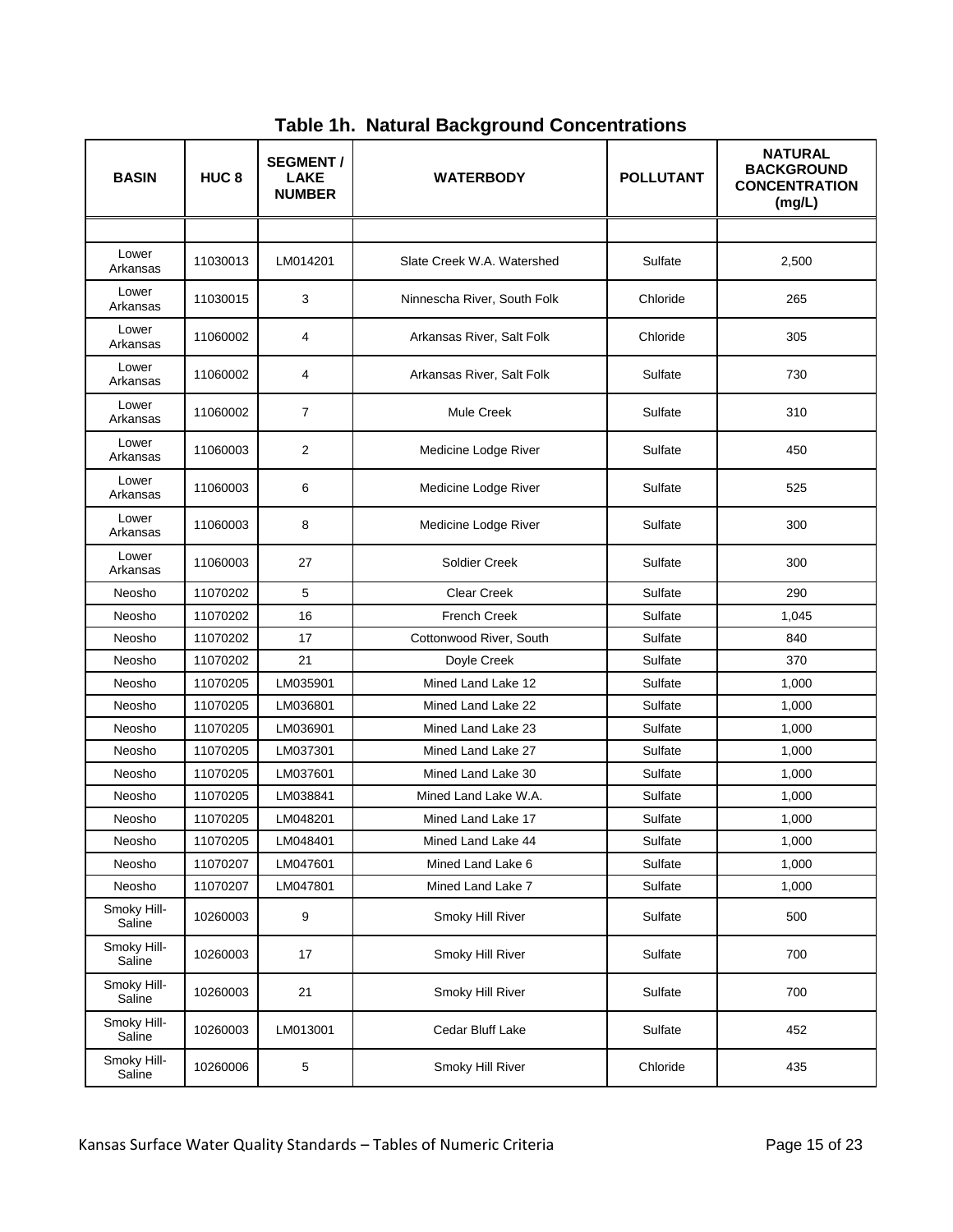| <b>BASIN</b>          | HUC <sub>8</sub> | <b>SEGMENT/</b><br><b>LAKE</b><br><b>NUMBER</b> | <b>WATERBODY</b>     | <b>POLLUTANT</b> | <b>NATURAL</b><br><b>BACKGROUND</b><br><b>CONCENTRATION</b><br>(mg/L) |  |
|-----------------------|------------------|-------------------------------------------------|----------------------|------------------|-----------------------------------------------------------------------|--|
| Smoky Hill-<br>Saline | 10260006         | 9                                               | Smoky Hill River     | Chloride<br>625  |                                                                       |  |
| Smoky Hill-<br>Saline | 10260006         | 15                                              | Smoky Hill River     | Chloride         | 820                                                                   |  |
| Smoky Hill-<br>Saline | 10260006         | 15                                              | Smoky Hill River     | Sulfate          | 411                                                                   |  |
| Smoky Hill-<br>Saline | 10260006         | 21                                              | Smoky Hill River     | Sulfate          | 464                                                                   |  |
| Smoky Hill-<br>Saline | 10260008         | 3                                               | Chapman Creek        | Sulfate          | 370                                                                   |  |
| Smoky Hill-<br>Saline | 10260008         | 6                                               | Smoky Hill River     | Chloride         | 265                                                                   |  |
| Smoky Hill-<br>Saline | 10260008         | 6                                               | Smoky Hill River     | Sulfate          | 325                                                                   |  |
| Smoky Hill-<br>Saline | 10260008         | 8                                               | Mud Creek            | Sulfate          | 400                                                                   |  |
| Smoky Hill-<br>Saline | 10260008         | 18                                              | Gypsum Creek         | Sulfate          | 325                                                                   |  |
| Smoky Hill-<br>Saline | 10260008         | 25                                              | <b>Holland Creek</b> | Sulfate          | 1,200                                                                 |  |
| Smoky Hill-<br>Saline | 10260008         | 28                                              | <b>Turkey Creek</b>  | Sulfate          | 1,200                                                                 |  |
| Smoky Hill-<br>Saline | 10260008         | 35                                              | Carry Creek          | Sulfate          | 400                                                                   |  |
| Smoky Hill-<br>Saline | 10260009         | 5                                               | Paradise Creek       | Chloride         | 860                                                                   |  |
| Smoky Hill-<br>Saline | 10260009         | 5                                               | Paradise Creek       | Sulfate          | 630                                                                   |  |
| Smoky Hill-<br>Saline | 10260009         | 8                                               | Saline River         | Chloride         | 860                                                                   |  |
| Smoky Hill-<br>Saline | 10260009         | 8                                               | <b>Saline River</b>  | Sulfate          | 500 or 780 *                                                          |  |
| Smoky Hill-<br>Saline | 10260009         | 9                                               | Saline River         | Sulfate          | 390                                                                   |  |
| Smoky Hill-<br>Saline | 10260009         | LM014001                                        | <b>Wilson Lake</b>   | Chloride         | 680                                                                   |  |
| Smoky Hill-<br>Saline | 10260009         | LM014001                                        | <b>Wilson Lake</b>   | Sulfate          | 480                                                                   |  |
| Smoky Hill-<br>Saline | 10260010         | $\mathbf{1}$                                    | Saline River         | Chloride         | 300                                                                   |  |
| Smoky Hill-<br>Saline | 10260010         | $\mathbf{1}$                                    | Saline River         | Sulfate          | 375                                                                   |  |
| Smoky Hill-<br>Saline | 10260010         | 3                                               | Saline River         | Chloride         | 370                                                                   |  |
| Smoky Hill-<br>Saline | 10260010         | 3                                               | Saline River         | Sulfate          | 390                                                                   |  |

**Table 1h. Natural Background Concentrations**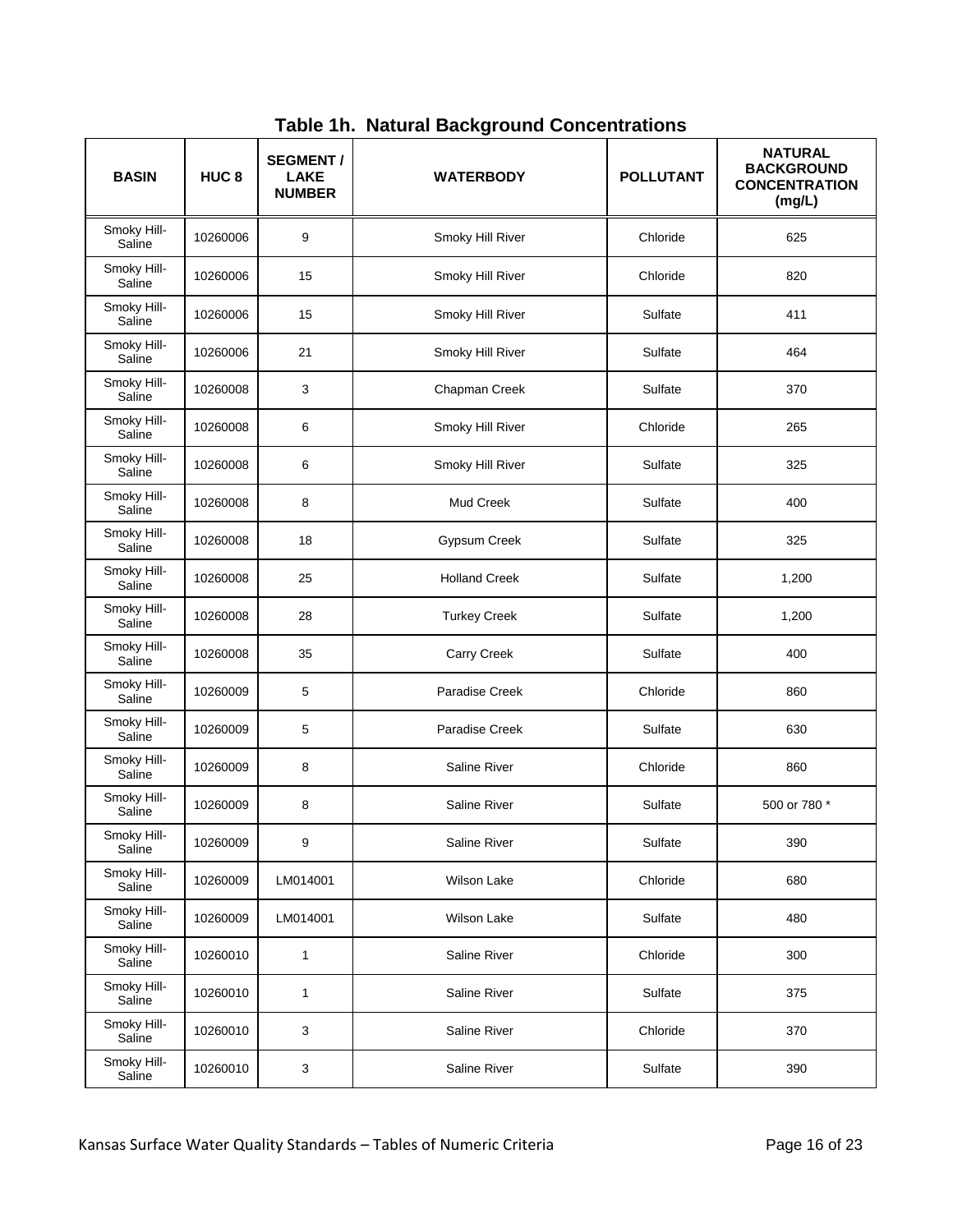| <b>BASIN</b>          | HUC <sub>8</sub> | <b>SEGMENT/</b><br><b>LAKE</b><br><b>NUMBER</b> | <b>WATERBODY</b>       | <b>POLLUTANT</b> | <b>NATURAL</b><br><b>BACKGROUND</b><br><b>CONCENTRATION</b><br>(mg/L) |  |
|-----------------------|------------------|-------------------------------------------------|------------------------|------------------|-----------------------------------------------------------------------|--|
| Smoky Hill-<br>Saline | 10260010         | 10                                              | <b>Wolf Creek</b>      | Chloride         | 390                                                                   |  |
| Smoky Hill-<br>Saline | 10260010         | 10                                              | <b>Wolf Creek</b>      | Selenium         | $7***$                                                                |  |
| Smoky Hill-<br>Saline | 10260010         | 10                                              | <b>Wolf Creek</b>      | Sulfate          | 450                                                                   |  |
| Smoky Hill-<br>Saline | 10260010         | 14                                              | <b>Bullfoot Creek</b>  | Sulfate          | 300                                                                   |  |
| Smoky Hill-<br>Saline | 10260010         | 17                                              | <b>Elkhorn Creek</b>   | Sulfate          | 425                                                                   |  |
| Solomon               | 10260012         | $\overline{2}$                                  | Oak Creek              | Selenium         | 12                                                                    |  |
| Solomon               | 10260012         | 10                                              | <b>Beaver Creek</b>    | Selenium         | 16                                                                    |  |
| Solomon               | 10260012         | 23                                              | Deer Creek             | Selenium         | 9                                                                     |  |
| Solomon               | 10260014         | 18                                              | <b>Kill Creek</b>      | Selenium         | 9                                                                     |  |
| Solomon               | 10260014         | 18                                              | <b>Kill Creek</b>      | Sulfate          | 540                                                                   |  |
| Solomon               | 10260014         | 19                                              | <b>Covert Creek</b>    | Selenium         | 6                                                                     |  |
| Solomon               | 10260014         | 19                                              | <b>Covert Creek</b>    | Sulfate          | 610                                                                   |  |
| Solomon               | 10260014         | 20                                              | <b>Twin Creek</b>      | Selenium         | 12                                                                    |  |
| Solomon               | 10260014         | 20                                              | <b>Twin Creek</b>      | Sulfate          | 730                                                                   |  |
| Solomon               | 10260014         | 21                                              | <b>Carr Creek</b>      | Selenium         | 8                                                                     |  |
| Solomon               | 10260014         | 21                                              | <b>Carr Creek</b>      | Sulfate          | 690                                                                   |  |
| Solomon               | 10260015         | $\mathbf{1}$                                    | Solomon River          | Chloride         | 370                                                                   |  |
| Solomon               | 10260015         | 12                                              | Solomon River          | Chloride         | 400                                                                   |  |
| Solomon               | 10260015         | 18                                              | <b>Limestone Creek</b> | Selenium         | 6.6                                                                   |  |
| Solomon               | 10260015         | 18                                              | <b>Limestone Creek</b> | Sulfate          | $300**$                                                               |  |
| Solomon               | 10260015         | 27                                              | Salt Creek             | Chloride         | 650                                                                   |  |
| Solomon               | 10260015         | 27                                              | Salt Creek             | Sulfate          | 310                                                                   |  |
| Upper<br>Arkansas     | 11030001         | 1                                               | Arkansas River         | Sulfate          | 1,875                                                                 |  |
| Upper<br>Arkansas     | 11030001         | 3                                               | Arkansas River         | Selenium         | 7 or 10 ***                                                           |  |
| Upper<br>Arkansas     | 11030001         | 9                                               | Arkansas River         | Selenium         | 7 or 10 ***                                                           |  |
| Upper<br>Arkansas     | 11030003         | $\mathbf{1}$                                    | Arkansas River         | Selenium         | 7 or 10 ***                                                           |  |
| Upper<br>Arkansas     | 11030003         | 1                                               | Arkansas River         | Sulfate          | 350                                                                   |  |
| Upper<br>Arkansas     | 11030004         | $\mathbf{1}$                                    | Arkansas River         | Sulfate          | 1,000                                                                 |  |
| Upper<br>Arkansas     | 11030004         | 10                                              | Arkansas River         | Fluoride         | 1.45                                                                  |  |
| Upper<br>Arkansas     | 11030004         | 10                                              | Arkansas River         | Sulfate          | 550                                                                   |  |

**Table 1h. Natural Background Concentrations**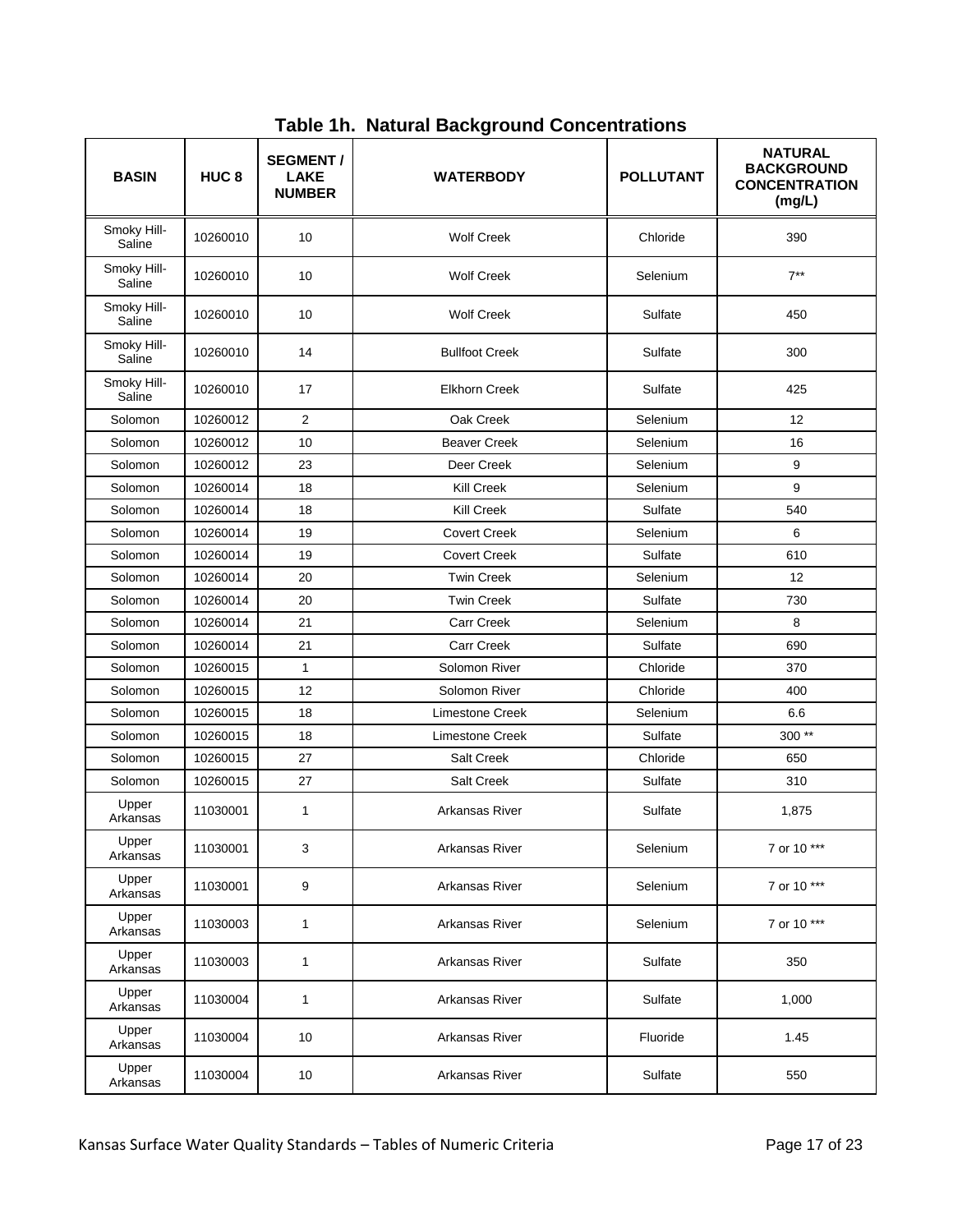| <b>BASIN</b>        | HUC <sub>8</sub> | <b>SEGMENT /</b><br><b>LAKE</b><br><b>NUMBER</b> | <b>WATERBODY</b>                         | <b>POLLUTANT</b> | <b>NATURAL</b><br><b>BACKGROUND</b><br><b>CONCENTRATION</b><br>(mg/L) |
|---------------------|------------------|--------------------------------------------------|------------------------------------------|------------------|-----------------------------------------------------------------------|
| Upper<br>Arkansas   | 11030004         | 11                                               | Arkansas River                           | Sulfate          | 350                                                                   |
| Upper<br>Republican | 10250001         | 1                                                | Selenium<br>Arikaree River               |                  | 9                                                                     |
| Upper<br>Republican | 10250003         | $\overline{2}$                                   | Republican River, South Fork<br>Fluoride |                  | 1.45                                                                  |
| Upper<br>Republican | 10250003         | 9                                                | Republican River, South Fork<br>Fluoride |                  | 1.20                                                                  |
| Walnut              | 11030017         | 18                                               | <b>Whitewater River</b><br>Sulfate       |                  | 390                                                                   |
| Walnut              | 11030018         | 30                                               | Eightmile Creek                          | 520              |                                                                       |

**Table 1h. Natural Background Concentrations**

\* 780 mg/L applies when stream flows are above the normal flow

\*\* Only applies when stream flows are above the median (50 percentile) flow

\*\*\* From April to October, 7 mg/L applies; from November to March, 10 mg/L applies.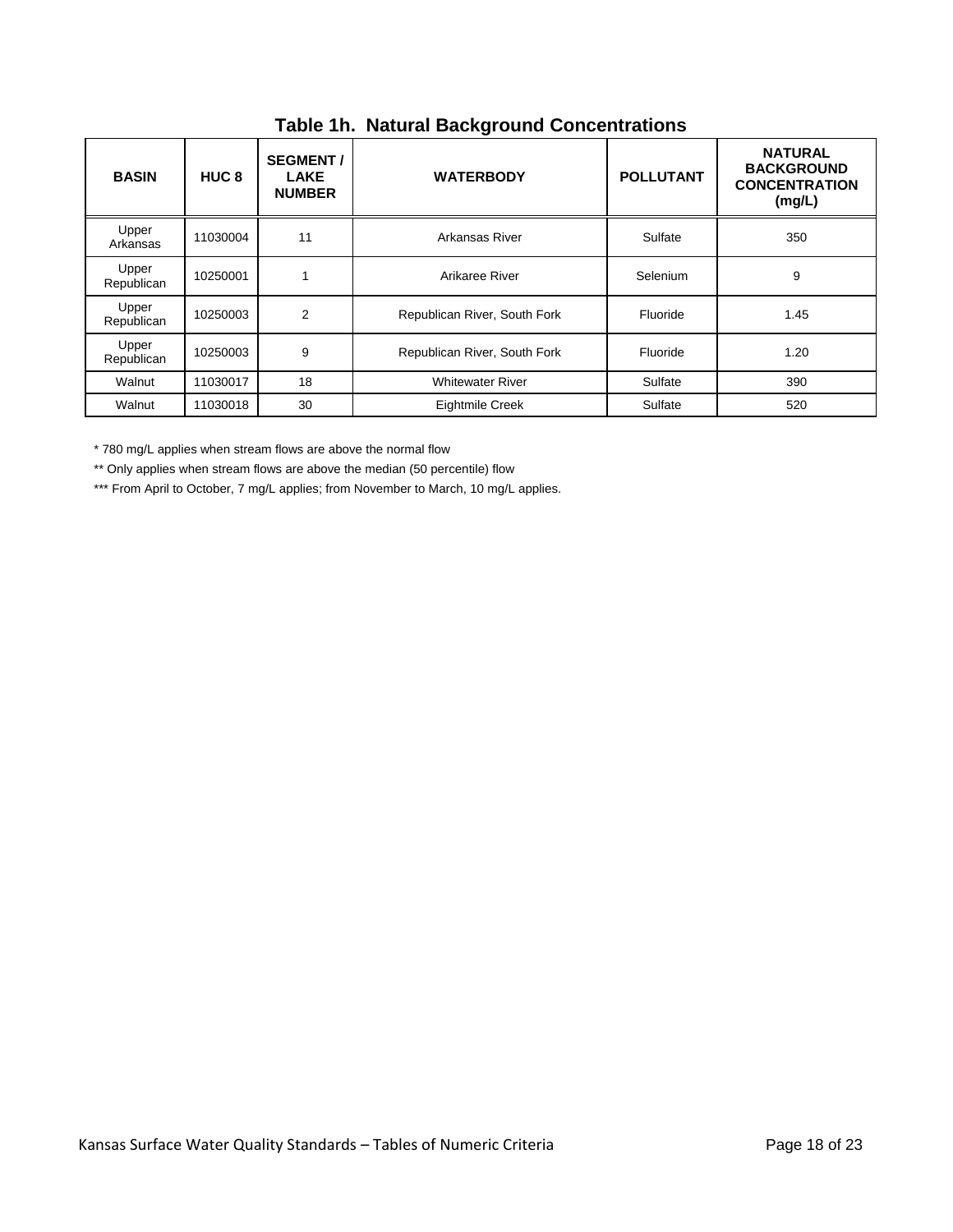| Use                                 | <b>Colony Forming Units (CFUs)/100mL</b> |                  |  |  |
|-------------------------------------|------------------------------------------|------------------|--|--|
| <b>Primary Contact</b>              | Geometric Mean                           | Geometric Mean   |  |  |
| <b>Recreation</b>                   | Apr. 1 – Oct. 31                         | Nov. 1 – Mar. 31 |  |  |
| Class A                             | 160                                      | 2358             |  |  |
| Class B                             | 262                                      | 2358             |  |  |
| Class C                             | 427                                      | 3843             |  |  |
| <b>Secondary</b>                    | Geometric Mean                           |                  |  |  |
| <b>Contact</b><br><b>Recreation</b> | Jan. 1 – Dec. 31                         |                  |  |  |
| Class a                             | 2358                                     |                  |  |  |
| Class b                             | 3843                                     |                  |  |  |

Table 1i. *Escherichia coli* Criteria For Classified Stream Segments

| Table 1j. Escherichia coli Criteria For Classified Surface Waters Other Than Classified |                        |  |  |  |
|-----------------------------------------------------------------------------------------|------------------------|--|--|--|
|                                                                                         | <b>Stream Segments</b> |  |  |  |

| <b>Use</b>                         | <b>Colony Forming Units (CFUs)/100mL</b> |                    |                          |                          |  |  |
|------------------------------------|------------------------------------------|--------------------|--------------------------|--------------------------|--|--|
| <b>Primary Contact</b>             | Geometric Mean                           | Geometric Mean     | Single Sample<br>Maximum | Single Sample<br>Maximum |  |  |
| <b>Recreation</b>                  | Apr. 1 - Oct. 31                         | Nov. $1 -$ Mar. 31 | Apr. 1 – Oct. 31         | Nov. $1 -$ Mar. 31       |  |  |
| Swimming Beach                     | 160                                      | 800                | 732                      | 3655                     |  |  |
| <b>Public Access</b>               | 262                                      | 1310               | 1198                     | 6580                     |  |  |
| <b>Restricted Access</b>           | 427                                      | 2135               | 1950                     | 9760                     |  |  |
| <b>Secondary</b><br><b>Contact</b> |                                          | Geometric Mean     | Single Sample Maximum    |                          |  |  |
| <b>Recreation</b>                  |                                          | Jan. 1 – Dec. 31   | Jan. 1 - Dec. 31         |                          |  |  |
| <b>Public Access</b>               |                                          | 2135               | 9760                     |                          |  |  |
| <b>Restricted Access</b>           |                                          | 2135               | 9760                     |                          |  |  |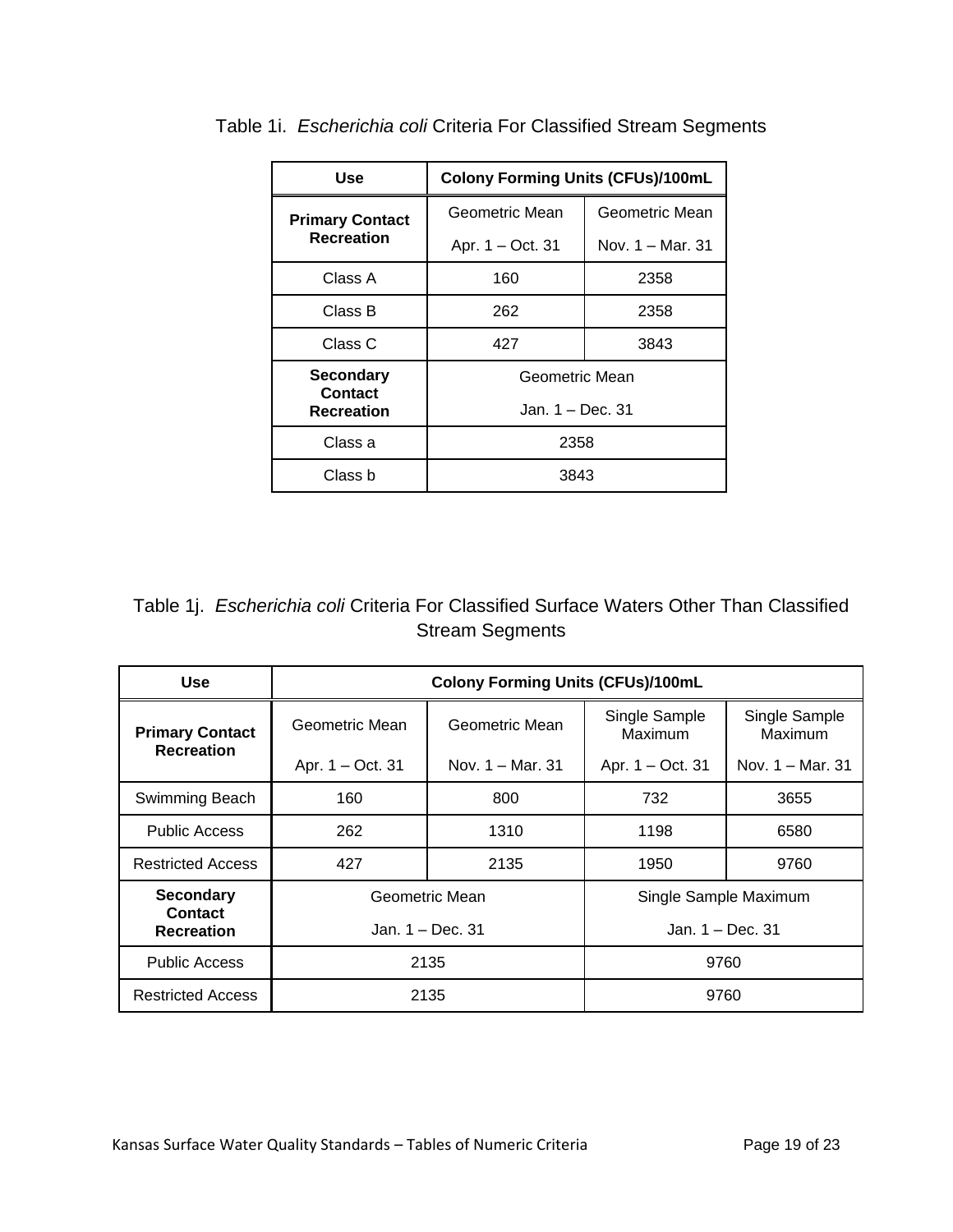#### Table 1k. Chlorophyll-a Criteria For Lakes Or Reservoirs With Active<sup>a</sup> Or Reserve<sup>b</sup> Domestic Water Supply Use

|               | Lakes or Reservoirs with Domestic Water Supply Use                         |
|---------------|----------------------------------------------------------------------------|
| Chlorophyll-a | The lesser value <sup>c</sup> of 10 µg/L or long-term average <sup>d</sup> |

a. These lakes or reservoirs are currently being used as domestic water supply sources.

b. These lakes or reservoirs are not currently being used as domestic or public water supply sources, but they are listed as backup supplies by municipalities and other public water suppliers, or the active water rights for water supply uses are still being held by the municipalities and other public water suppliers.

c. With an exception for Cheney Lake, the criterion for Cheney Lake is set at the action level of 11 μg/L according to "A Comparative Water Quality Study of Cheney Reservoir, Kansas" by Smith et al, 2001.

d. Running average of a minimum of 4 samples over a 12-year period. For any lake or reservoir with insufficient data, the criterion is set at 10 μg/L until a long-term average can be calculated, and the new criterion will be the lesser value of 10 μg/L or the long-term average.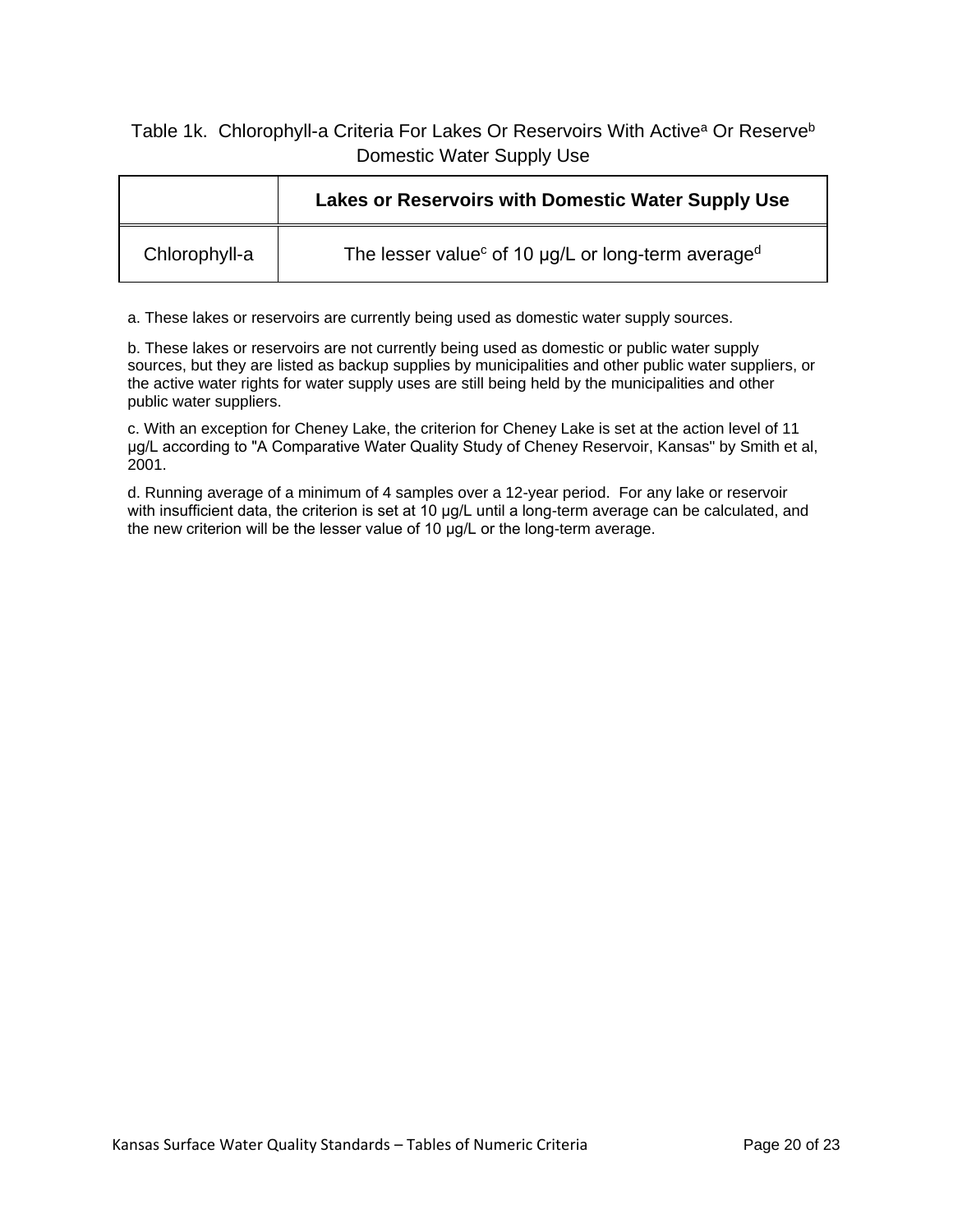#### Table 1l. Current Lakes Or Reservoirs Serving As Active Or Reserve Domestic Water Supply

| <b>Lake Number</b>               | <b>Register Name (with Local Name)</b>        |  |  |
|----------------------------------|-----------------------------------------------|--|--|
| LM050001                         | Alma City Lake                                |  |  |
| LM040001                         | Augusta City Lake                             |  |  |
| LM041601                         | Augusta Santa Fe Lake                         |  |  |
| LM032001                         | <b>Banner Creek Lake</b>                      |  |  |
| LM031001                         | Big Hill Lake (Pearson-Skubitz Big Hill Lake) |  |  |
| LM046401                         | <b>Blue Mound City Lake</b>                   |  |  |
| LM043901                         | <b>Bone Creek Lake</b>                        |  |  |
| LM046201                         | <b>Bronson City Lake</b>                      |  |  |
| LM072601                         | Caney City Lake (Timber Hill Lake)            |  |  |
| LM013001                         | Cedar Bluff Lake                              |  |  |
| LM044101                         | Cedar Creek Reservoir                         |  |  |
| LM040701                         | Cedar Valley Lake                             |  |  |
| LM073701                         | Centralia Lake                                |  |  |
| LM017001                         | Cheney Lake                                   |  |  |
| LM030001                         | Clinton Lake                                  |  |  |
| LM043001                         | Council Grove City Lake                       |  |  |
| LM022001                         | <b>Council Grove Lake</b>                     |  |  |
| LM051301                         | <b>Critzer Lake</b>                           |  |  |
| LM064901                         | <b>Crystal Lake</b>                           |  |  |
| LM071701                         | Edna City Lake                                |  |  |
| LM033001                         | El Dorado Lake                                |  |  |
| LM025001                         | Elk City Lake                                 |  |  |
| LM040201                         | Eureka Lake (Eureka Old City Lake)            |  |  |
| LM023001                         | <b>Fall River Lake</b>                        |  |  |
| LM045001                         | Fort Scott City Lake                          |  |  |
| LM040401                         | Gardner City Lake                             |  |  |
| LM040601                         | Garnet North City Lake                        |  |  |
| LM040801                         | Harveyville Lake (Harveyville City Lake)      |  |  |
| LM069701                         | Herington City Lake                           |  |  |
| LM047201                         | Herington Reservoir                           |  |  |
| LM035001                         | Hillsdale Lake                                |  |  |
| LM073901                         | Jetmore Lake                                  |  |  |
| LM026001                         | John Redmond Lake                             |  |  |
| LM016001                         | Kanopolis Lake                                |  |  |
| LM043401                         | Lake Kahola                                   |  |  |
| LM041201                         | Lebo City Lake                                |  |  |
| Not Assigned<br>Linn Valley Lake |                                               |  |  |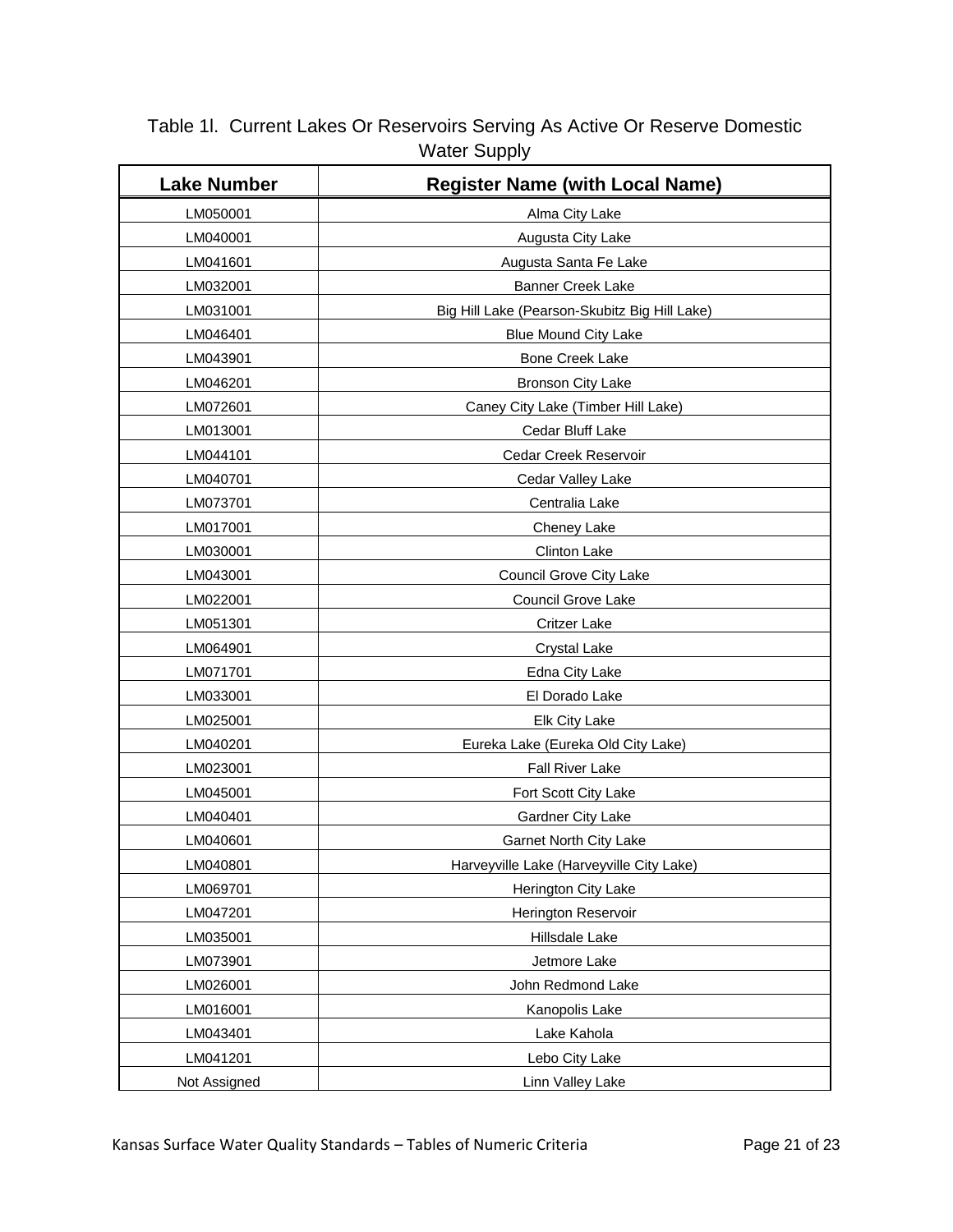| <b>Lake Number</b> | <b>Register Name (with Local Name)</b>           |  |  |
|--------------------|--------------------------------------------------|--|--|
| LM065701           | Louisburg Old Lake                               |  |  |
| LM043801           | Louisburg SFL (Louisburg Middle Creek SFL)       |  |  |
| LM065901           | Lyndon City Lake                                 |  |  |
| LM051801           | Madison City Lake                                |  |  |
| LM020001           | <b>Marion Lake</b>                               |  |  |
| LM027001           | Melvern Lake                                     |  |  |
| LM019001           | Milford Lake                                     |  |  |
| LM051001           | Miola Lake (Lake Miola)                          |  |  |
| LM013601           | <b>Mission Lake</b>                              |  |  |
| LM071901           | Moline Reservoir                                 |  |  |
| LM051401           | Mound City Lake                                  |  |  |
| LM048701           | Murray Gill Lake (Quivira Boy Scout Lake)        |  |  |
| LM049901           | New Alma City Lake                               |  |  |
| LM061301           | New Olathe Lake                                  |  |  |
| LM053801           | New Yates Center Lake (Yates Center Reservoir)   |  |  |
| LM010001           | Norton Lake (Sebelius Lake)                      |  |  |
| LM066101           | Osage City Reservoir                             |  |  |
| LM053901           | Otis Creek Lake (Eureka)                         |  |  |
| LM066301           | Parker City Lake                                 |  |  |
| LM041401           | Parsons Lake                                     |  |  |
| LM029001           | Perry Lake                                       |  |  |
| LM044201           | Pleasanton Reservoir (Pleasanton City Lake East) |  |  |
| LM012701           | Polk Daniels Lake (Elk Co. SFL)                  |  |  |
| LM028001           | Pomona Lake                                      |  |  |
| LM073001           | Pony Creek Lake                                  |  |  |
| LM061901           | Prairie Lake                                     |  |  |
| LM066601           | Prescott City Lake                               |  |  |
| LM022501           | Quarry Lake                                      |  |  |
| LM046801           | Richmond City Lake                               |  |  |
| LM011501           | Sabetha City Lake                                |  |  |
| LM072001           | Sedan City South Lake                            |  |  |
| LM072101           | Severy City Lake                                 |  |  |
| LM073501           | Spring Hill City Lake                            |  |  |
| LM051201           | Strowbridge Reservoir (Carbondale East Lake)     |  |  |
| LM049601           | Thayer New City Lake                             |  |  |
| LM069101           | <b>Timber Lake</b>                               |  |  |
| LM024001           | <b>Toronto Lake</b>                              |  |  |
| LM021001           | <b>Tuttle Creek Lake</b>                         |  |  |

#### **Table 1l. Current Lakes Or Reservoirs Serving As Active Or Reserve Domestic Water Supply**